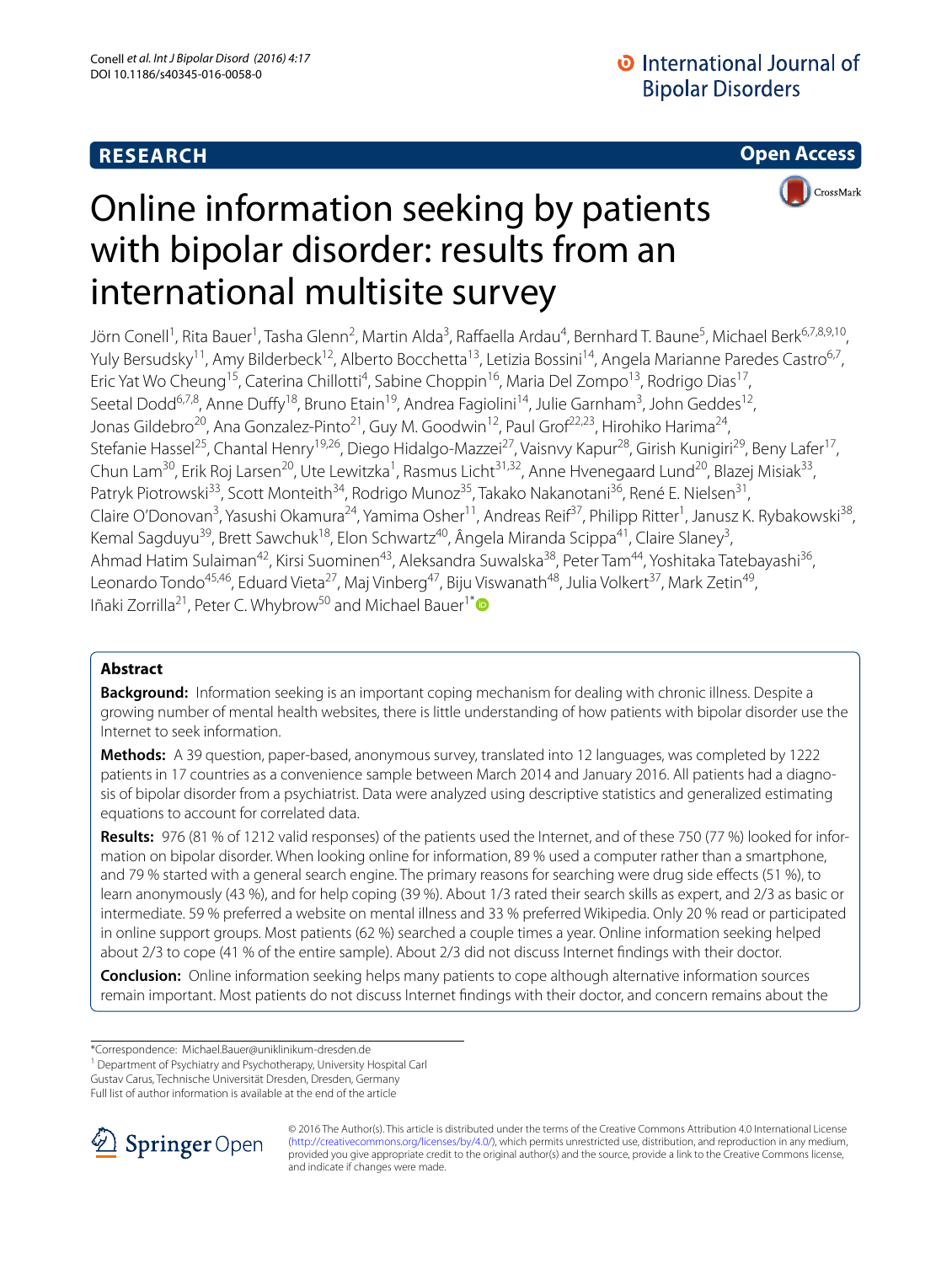quality of online information especially related to prescription drugs. Patients may not rate search skills accurately, and may not understand limitations of online privacy. More patient education about online information searching is needed and physicians should recommend a few high quality websites.

#### **Background**

Information seeking is an important aspect of coping with chronic illness (Lambert and Loiselle [2007;](#page-12-0) Brashers et al. [2002](#page-11-0)) and many patients with bipolar disorder want to learn more (Hallett et al. [2013](#page-11-1); Giacco et al. [2014](#page-11-2)). The majority of patients with bipolar disorder would prefer to learn about their illness through a face-to-face conversation with their physician, as do patients with other mental and physical illness (Hallett et al. [2013;](#page-11-1) Gaglio et al. [2012](#page-11-3); Hesse et al. [2005](#page-11-4); Horgan and Sweeney [2010\)](#page-11-5). This is often not feasible due to the large number of questions that will arise over the long term and the limited access to the treating psychiatrist. Due to the unique properties of the Internet, both patients and providers view it as an important source of all medical information, including information about bipolar disorder. The Internet is available globally, can be accessed on the patient's schedule and content can be read at the patient's pace (Korp [2006](#page-11-6)). Another unique aspect is that healthcare web sites are often viewed by patients in many countries (Leon and Fontelo [2016](#page-12-1); Heilman and West [2015\)](#page-11-7). For healthcare providers, large numbers of patients can be reached at a reasonable cost with a website.

The goal of this study was to better understand online information seeking by patients with bipolar disorder. This was investigated using an anonymous patient survey completed by 1222 patients with bipolar disorder in 17 countries. Our initial findings, reported previously, were that the patients used the Internet at a percentage that was similar to the general public (81 %), and that 78 % of the Internet users looked online for information on bipolar disorder or 63 % of the total sample (Bauer et al. [2016\)](#page-10-0). The patients who looked online for information also consulted medical professionals plus other information sources, such as printed media, physician handouts, television, and other patients with bipolar disorder. This analysis will focus on the patterns of online information seeking, including why and how patients with bipolar disorder find information online, what information they are looking for, and the impact of information seeking.

#### **Methods**

An anonymous, one-time survey was completed by patients with bipolar disorder. To maximize participation and minimize bias, the survey was paper-based and was translated into the local language. With a paper-based survey, patients without Internet skills or online access could be included. The treating psychiatrist provided the diagnosis, age of onset, and years of education for each patient. This study was approved by institutional review boards in accordance with local requirements.

#### **Survey**

The survey contained 39 questions and took about 20 min to complete. The complete survey in English is available in the Additional file [1.](#page-10-1) The survey topics included questions about demographics, living with bipolar disorder, Internet use, online information seeking, and participation in online support groups. Questions 21–35 about online information seeking were analyzed here. The questions on Internet access were analyzed previously (Bauer et al. [2016\)](#page-10-0). The survey was translated into 12 local languages: Chinese, Danish, Finnish, French, German, Hebrew, Italian, Japanese, Polish, Portuguese, Spanish, and English (versions for US/Canada, UK and Australia). A convenience sample was collected between March 2014 and January 2016. In total, 1222 surveys were received: from Australia  $(N = 22)$ , Brazil (*N* = 100), Canada (*N* = 109), Denmark (*N* = 209), Finland ( $N = 16$ ), France ( $N = 50$ ), Germany ( $N = 82$ ), Hong Kong (*N* = 91), India (*N* = 30), Israel (*N* = 46), Italy (*N* = 80), Japan (*N* = 35), Malaysia (*N* = 25), Poland  $(N = 125)$ , Spain  $(N = 82)$ , UK  $(N = 50)$ , and the US  $(N = 70)$ . The treatment settings included private practice, university clinics, and community mental health centers.

Duplicate data entry was used for quality control with the paper-based surveys (Kawado et al. [2003](#page-11-8); Neaton et al. [1990\)](#page-12-2). Automated logic checking of numeric fields was implemented as appropriate. More details about the survey methodology and validation were published previously (Bauer et al. [2016](#page-10-0)).

#### **Country variables**

Since this was an international sample, country specific variables as well as the individual survey responses were included in the analysis. The county specific variables include the mean years of education for adults age  $\geq$ 25 years (UNESCO [2015\)](#page-13-0), education ratio (for those age  $\geq$ 25 years, patient years of education compared to the mean years of education for general population), telecommunications data, and Hofstede's cultural dimensions (Hofstsede [2016](#page-11-9)). The Hofstede's power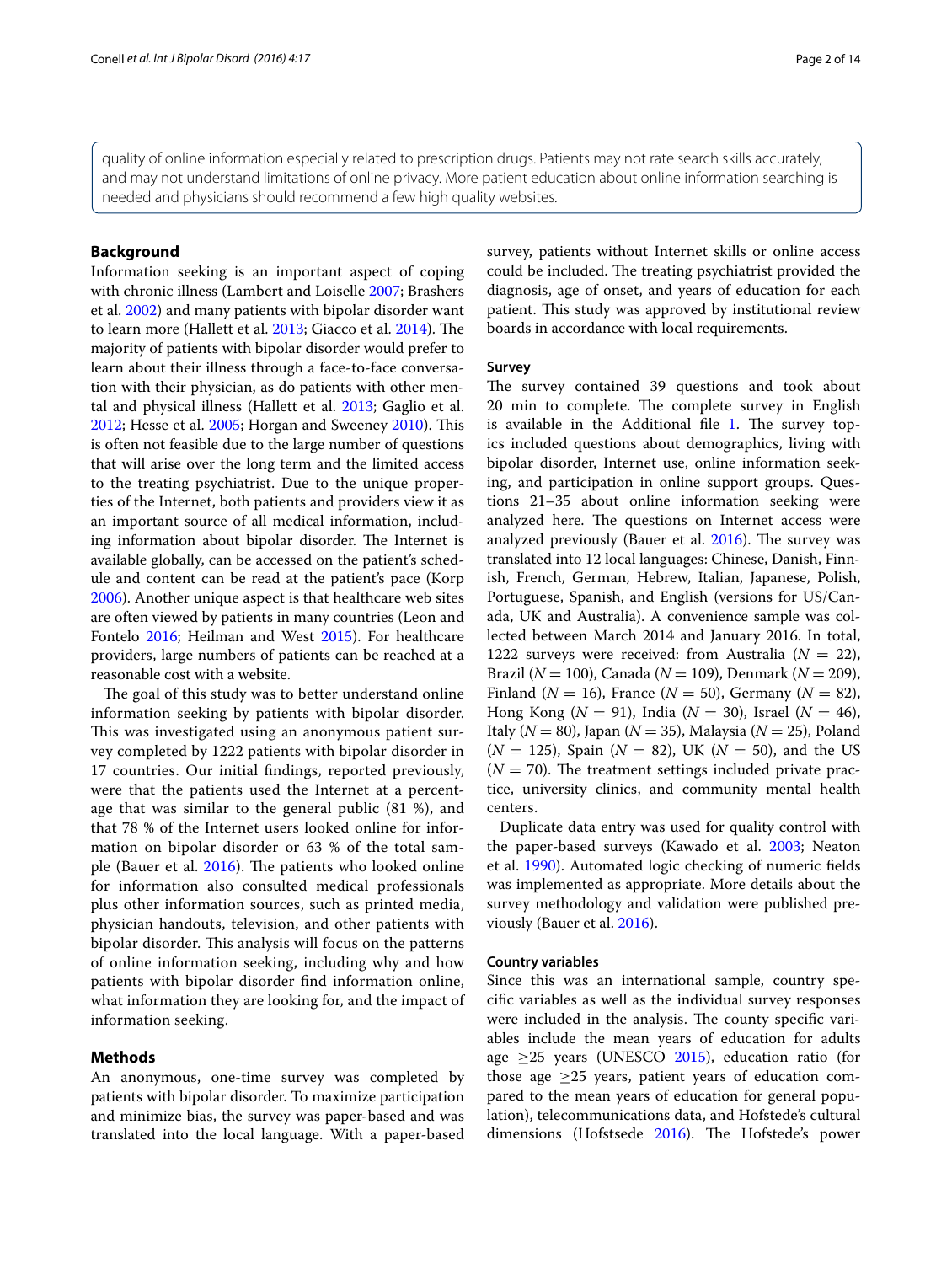distance index (PDI) is a measure of social inequality where a lower number means that societies are questioning authority and striving to equalize the distribution of power.

#### **Statistics**

Explanatory models were estimated to gain insight into relationships among survey responses, external variables and demographics. The generalized estimating equation (GEE) statistical technique was selected to overcome the imbalance in the number of responses from the collection sites, and to account for the correlation in survey responses among the collection sites. The GEE models were estimated using a binomial distribution, independent working correlation matrix and a logit link function. Many individual and country specific variables were similar and correlated. The potential variables from univariate analyses that were significant at a level of 0.05 were entered into multivariate models, and the corrected quasi-likelihood independence model criterion was used to assist with multivariate model fitting (Pan [2001](#page-12-3)). The odds ratios and confidence intervals generated by the GEEs are reported.

Descriptive statistics are reported for demographic variables. Survey responses are also summarized as the mean value of the individual country means. SPSS version 23.0 was used for all analyses.

#### **Results**

The survey was completed by 1222 patients, with 51 more surveys received since the first analysis (Bauer et al. [2016](#page-10-0)). With 1212 valid responses, 976 (81 %) patients used the Internet. Of the 972 valid responses, 750 (77 %) used the Internet to look up information about bipolar disorder or 61 % of the total sample. The demographics for all patients who completed the survey and for the patients who used the Internet to find information about bipolar disorder are shown in Table [1](#page-3-0). The 750 patients who used the Internet to find information on bipolar disorder had a mean age of 41 years  $\pm$  12.5, were 62 % female, and had a mean of  $14 \pm 3.0$  years of education.

#### **Survey responses**

The most common responses to the questions are shown as the mean value of the individual country means in Table [2.](#page-4-0) When looking for information about bipolar disorder, 89 % used a computer and 11 % used a smartphone or tablet. When online, 79 % started looking with a general search engine. 69 % of the patients rated their Internet search skills as basic or intermediate, and 31 % as expert. When searching, 16 % indicated that they always find what they are looking for, 57 % most of the time, 19 % half of the time, 8 % less than half, and 0.3 % never. The primary reasons that patients searched included side effects from prescription drugs (51 %), to learn anonymously (43 %), and because they need help coping (39 %). 62 % of the patients looked for information a couple of times a year, and 38 % looked monthly or more frequently.

The patients looked frequently for a variety of topics related to bipolar disorder including symptoms (83 %), prescription drug information (73 %), general course of illness (58 %), coping strategies (52 %), and side effects from prescription drugs (51 %). The patients also looked for topics related to the healthcare system, although the percentage of missing responses differed among the countries. The patients looked frequently for clinic hours, location and driving instructions (52 %), physician credentials (31 %) and physician ratings (24 %). Patients looked less frequently for all remaining responses. For favorite sources of information, 59 % indicated a specific site on mental health or bipolar disorder, 33 % indicated Wikipedia and 21 % a government sponsored site. 66 % of the patients said they attempted to verify the information found online, primarily by discussing with a doctor (62 %) or comparing information on multiple sites (56 %).

67 % of the patients rarely or never discussed what they found online with their doctors, while 33 % sometimes or frequently did. 67 % of the patients said that information seeking online helped them to cope sometimes or frequently, while 33 % said rarely or never. Only 32 % of the patients were moderately or very concerned about privacy while 68 % were slightly or not concerned. Only 20 % of the patients read or participated in online support groups.

#### **Explanatory models**

The details for the explanatory models are shown in Table [3](#page-5-0). To explain Internet skills self-rated as expert, the estimated coefficients from the best fitting model suggested that a 1 year increase in age will decrease the odds of having expert skills by 3 %, having Wikipedia as a favorite source will increase the odds by 49 %, attempting to verify the information found online will increase the odds by 72 %, being male will increase the odds by 89 %, and feeling very confident about when to see the doctor about bipolar disorder will increase the odds by 89 %.

To explain if patients always find what they are looking for, the estimated coefficients from the best fitting model suggested that consulting another medical professional (e.g., primary care, psychologist or counselor) in addition to a psychiatrist will decrease the odds by 41 %. There was no association with expertise or education.

To explain if patients search monthly or more frequently, the estimated coefficients from the best fitting model suggested that a one unit increase in education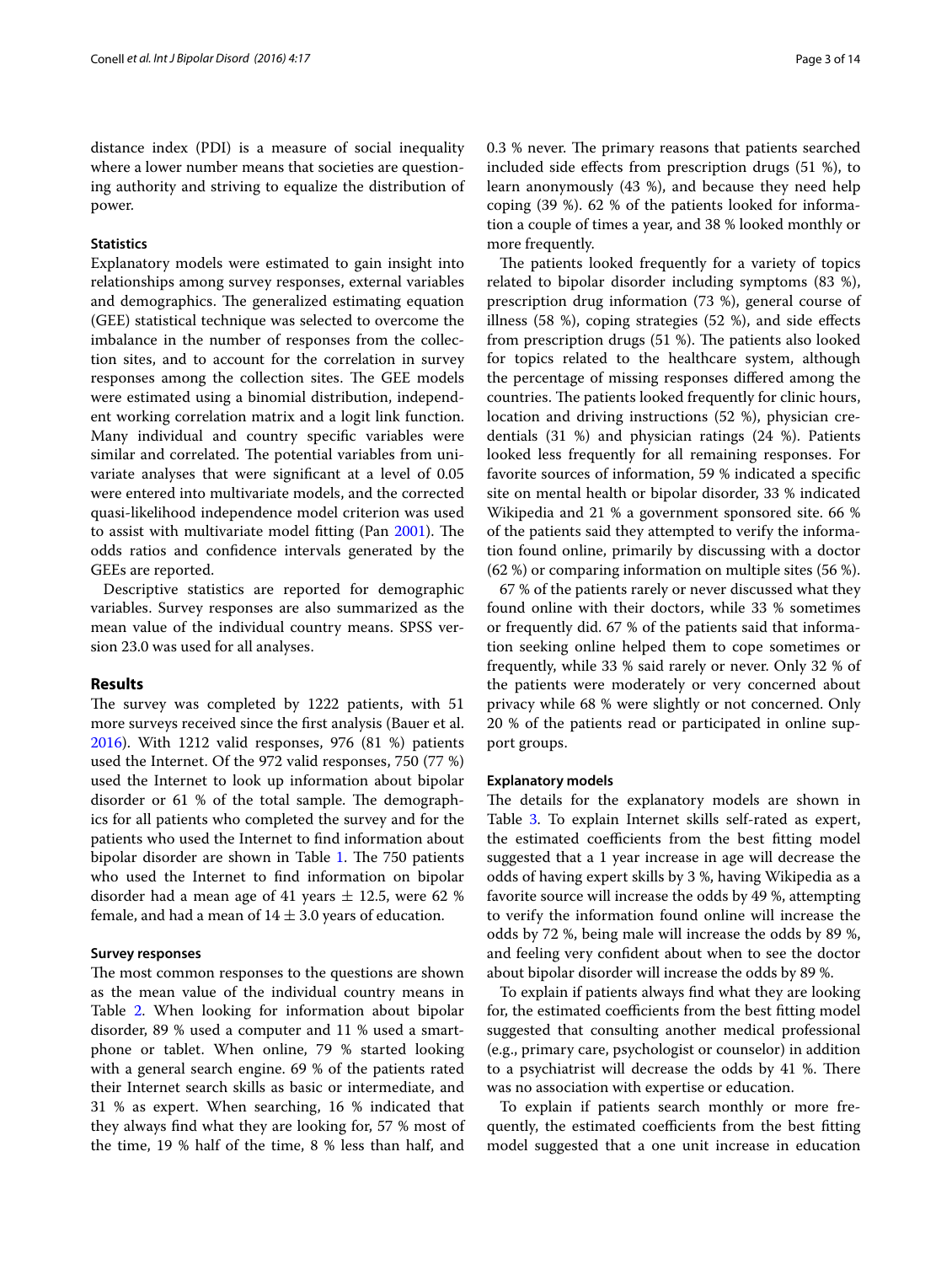| Variable                              | Value                   |                | All patients ( $N = 1222$ ) |                | Used Internet to find out about<br>bipolar disorder (BP) ( $N = 750$ ) |  |  |
|---------------------------------------|-------------------------|----------------|-----------------------------|----------------|------------------------------------------------------------------------|--|--|
|                                       |                         | N <sup>a</sup> | %                           | $N^{\rm a}$    | %                                                                      |  |  |
| Diagnosis                             | BP <sub>I</sub>         | 768            | 63.7                        | 440            | 59.7                                                                   |  |  |
|                                       | BP II                   | 380            | 31.6                        | 256            | 34.7                                                                   |  |  |
|                                       | BP NOS                  | 57             | 4.7                         | 41             | 5.6                                                                    |  |  |
| Gender                                | Female                  | 759            | 62.3                        | 465            | 62.2                                                                   |  |  |
|                                       | Male                    | 459            | 37.7                        | 283            | 37.8                                                                   |  |  |
| Area of residence                     | Urban                   | 744            | 61.2                        | 451            | 60.3                                                                   |  |  |
|                                       | Suburban                | 291            | 23.9                        | 196            | 26.2                                                                   |  |  |
|                                       | Rural                   | 181            | 14.9                        | 101            | 13.5                                                                   |  |  |
| Employment status                     | Full-time               | 560            | 46.6                        | 396            | 53.6                                                                   |  |  |
|                                       | Not full-time           | 641            | 53.4                        | 343            | 46.4                                                                   |  |  |
| Marital status                        | Married                 | 593            | 48.9                        | 359            | 48.3                                                                   |  |  |
|                                       | Not married             | 619            | 51.1                        | 385            | 51.7                                                                   |  |  |
| Income group                          | Upper income            | 80             | 6.6                         | 60             | 8.1                                                                    |  |  |
|                                       | Middle income           | 594            | 49.1                        | 363            | 48.9                                                                   |  |  |
|                                       | Lower income            | 535            | 44.3                        | 320            | 43.1                                                                   |  |  |
| Live alone                            | Yes                     | 299            | 24.7                        | 190            | 25.5                                                                   |  |  |
|                                       | <b>No</b>               | 913            | 75.3                        | 556            | 74.5                                                                   |  |  |
| Mood in last six months               | Mostly normal           | 581            | 47.9                        | 317            | 42.6                                                                   |  |  |
|                                       | Mostly not normal       | 632            | 52.1                        | 428            | 57.4                                                                   |  |  |
| BP interfered with regular activities | Frequently or sometimes | 768            | 63.2                        | 524            | 70.1                                                                   |  |  |
|                                       | Rarely or never         | 448            | 36.8                        | 223            | 29.9                                                                   |  |  |
| Confident managing living             | Very confident          | 454            | 37.5                        | 259            | 34.8                                                                   |  |  |
|                                       | Not very confident      | 757            | 62.5                        | 486            | 65.2                                                                   |  |  |
| Confident when to see doctor about BP | Very confident          | 698            | 57.4                        | 418            | 56.0                                                                   |  |  |
|                                       | Not very confident      | 518            | 42.6                        | 328            | 44.0                                                                   |  |  |
| <b>Means</b>                          | N <sup>a</sup>          |                | Mean (SD)                   | N <sup>a</sup> | Mean (SD)                                                              |  |  |
| Age                                   | 1217                    |                | 44.4 (13.8)                 | 748            | 41.1(12.5)                                                             |  |  |
| Years of education                    | 1199                    |                | 14.0(3.2)                   | 737            | 14.4(3.0)                                                              |  |  |
| Age of onset                          | 1201                    |                | 27.1 (10.9)                 | 734            | 25.6 (10.1)                                                            |  |  |
| Years of Illness                      | 1194                    |                | 17.4(12.2)                  | 730            | 15.6 (11.6)                                                            |  |  |

#### <span id="page-3-0"></span>**Table 1 Patient demographics**

<sup>a</sup> Missing values not included

ratio will decrease the odds by 38 %, having a mostly normal mood for the last 6 months will decrease the odds by 60 %, having a mental health site as a favorite source will increase the odds by 29 %, looking for drug side effects will increase the odds by 47 %, being male will increase the odds by 53 %, bipolar disorder interfering with life will increase the odds by 95 %, participating in online support groups will increase the odds by 129 %, and feeling the Internet helps to cope will increase the odds by 170 %.

There was no association between the favorite sources of online information and coming from a country where the primary language is English. To explain having a mental health site as a favorite source, the estimated coefficients from the best fitting model suggested that a 1 year increase in age will increase the odds by 2 %, being male will decrease the odds by 27 %, searching monthly or more frequently will increase the odds by 38 %, consulting another medical professional will increase the odds by 52 %, needing help coping will increase the odds by 60 %, and attempting to verify the information found online will increase the odds by 167 %. To explain having Wikipedia as a favorite source, the estimated coefficients from the best fitting model suggested that being male will increase the odds by 57 %, and having self-rated expert search skills will increase the odds by 58 %.

To explain if the patients discuss online information with their doctor, the estimated coefficients from the best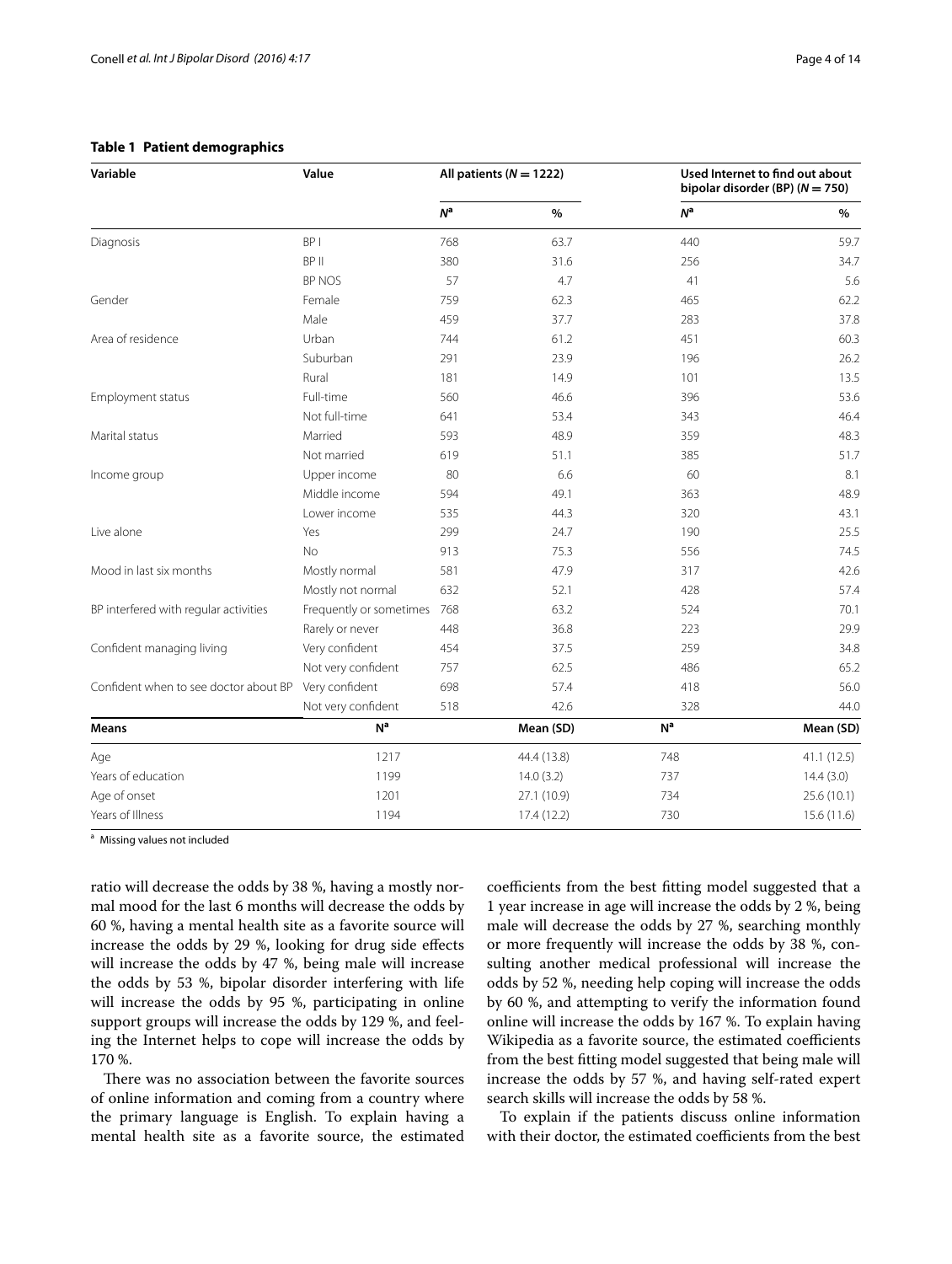| Question number Question <sup>a</sup> |                                                                                          | Valid responses N Variable |                                                        | Mean percent <sup>b</sup> (%) SD <sup>c</sup> |        |
|---------------------------------------|------------------------------------------------------------------------------------------|----------------------------|--------------------------------------------------------|-----------------------------------------------|--------|
| 21 <sup>d</sup>                       | How do you access the Internet?                                                          | 607                        | From a computer                                        | 89                                            | 0.1221 |
|                                       |                                                                                          | 607                        | From a smartphone or tablet                            | 11                                            | 0.1221 |
| 22                                    | How do you rate your Internet search                                                     | 746                        | Basic or intermediate                                  | 69                                            | 0.1288 |
|                                       | skills?                                                                                  | 746                        | Expert                                                 | 31                                            | 0.1288 |
| 23                                    | How do you start looking for informa-                                                    | 623                        | General search engine                                  | 79                                            | 0.0816 |
|                                       | tion about bipolar disorder?                                                             | 623                        | Medical search engine                                  | 6                                             | 0.0478 |
|                                       |                                                                                          | 623                        | Specific site on mental illness                        | 10                                            | 0.0640 |
|                                       |                                                                                          | 623                        | Other                                                  | 6                                             | 0.0475 |
| 24                                    | Do you find what you are looking for?                                                    | 733                        | Always                                                 | 16                                            | 0.1094 |
|                                       |                                                                                          | 733                        | Most of the time                                       | 57                                            | 0.1277 |
|                                       |                                                                                          | 733                        | About half the time                                    | 19                                            | 0.0847 |
|                                       |                                                                                          | 733                        | Less than half the time                                | 8                                             | 0.0865 |
|                                       |                                                                                          | 733                        | Never                                                  | 0.3                                           | 0.0073 |
| 25                                    | Do you look for these topics relating                                                    | 742                        | Prescription drug information                          | 73                                            | 0.1363 |
|                                       | to bipolar disorder? <sup>e</sup>                                                        | 742                        | Symptoms                                               | 83                                            | 0.1173 |
|                                       |                                                                                          | 742                        | General course of illness                              | 58                                            | 0.1268 |
|                                       |                                                                                          | 742                        | Coping strategies                                      | 52                                            | 0.1774 |
| 26                                    | Do you look for these topics relating<br>to getting treatment for bipolar                | 542                        | Clinic hours, location and directions                  | 52                                            | 0.2079 |
|                                       |                                                                                          | 542                        | Physician or therapist credentials                     | 31                                            | 0.1633 |
|                                       | disorder? <sup>e</sup>                                                                   | 542                        | Physician or therapist ratings                         | 24                                            | 0.1711 |
| 27                                    | How frequently do you search                                                             | 738                        | Monthly or more                                        | 38                                            | 0.1620 |
|                                       | for information about bipolar<br>disorder? <sup>e</sup>                                  | 738                        | Couple of times a year                                 | 62                                            | 0.1620 |
| 28                                    | Why do you search for information                                                        | 735                        | To learn anonymously                                   | 43                                            | 0.1600 |
| Internet? <sup>e</sup>                | about bipolar disorder on the                                                            | 735                        | Side effects from prescription drugs                   | 51                                            | 0.1184 |
|                                       |                                                                                          | 735                        | Need help coping with the illness                      | 39                                            | 0.1706 |
| 29                                    | What are your favorite sources<br>of information about bipolar<br>disorder? <sup>e</sup> | 727                        | Specific sites on mental health or<br>bipolar disorder | 59                                            | 0.1744 |
|                                       |                                                                                          | 727                        | Online encyclopedia such as Wiki-<br>pedia             | 33                                            | 0.0843 |
|                                       |                                                                                          | 727                        | Government sponsored sites                             | 21                                            | 0.2168 |
| 30                                    | Do you discuss online information                                                        | 737                        | Sometimes or frequently                                | 33                                            | 0.1178 |
|                                       | about bipolar disorder with your<br>doctor?                                              | 737                        | Rarely                                                 | 67                                            | 0.1178 |
| 31                                    | Does the online information help you                                                     | 733                        | Sometimes for frequently                               | 67                                            | 0.1477 |
|                                       | cope with bipolar disorder?                                                              | 733                        | Rarely                                                 | 33                                            | 0.1477 |
| 32                                    | Do you attempt to verify online<br>information?                                          | 735                        | Yes                                                    | 66                                            | 0.1158 |
| 33                                    | How do you attempt to verify online<br>information? <sup>e,f</sup>                       | 428                        | Discuss with doctor                                    | 62                                            | 0.1633 |
|                                       |                                                                                          | 428                        | Discuss with family and friends                        | 37                                            | 0.1536 |
|                                       |                                                                                          | 428                        | Compare information on multiple<br>sites               | 56                                            | 0.1620 |
| 34                                    | How concerned are you about pri-                                                         | 723                        | Moderately or very concerned                           | 32                                            | 0.1788 |
|                                       | vacy and confidentiality?                                                                | 723                        | Slightly concerned                                     | 68                                            | 0.1788 |
| 35                                    | Do you participate in patient support<br>groups?                                         | 746                        | Yes                                                    | 20                                            | 0.0883 |

<span id="page-4-0"></span>**Table 2 Summary of responses from the patients who used the Internet to find information on bipolar disorder (***N* **= 750)**

a See survey for details and exact wording

**b** Overall mean of country means

 $c$  Standard deviation of country means

<sup>d</sup> Survey questions 1–16 on demographics; questions 17-20 analyzed previously (Bauer et al. [2016\)](#page-10-0)

<sup>e</sup> More than one response allowed

 $f$  Only completed by those who attempt to verify information ( $N = 485$ )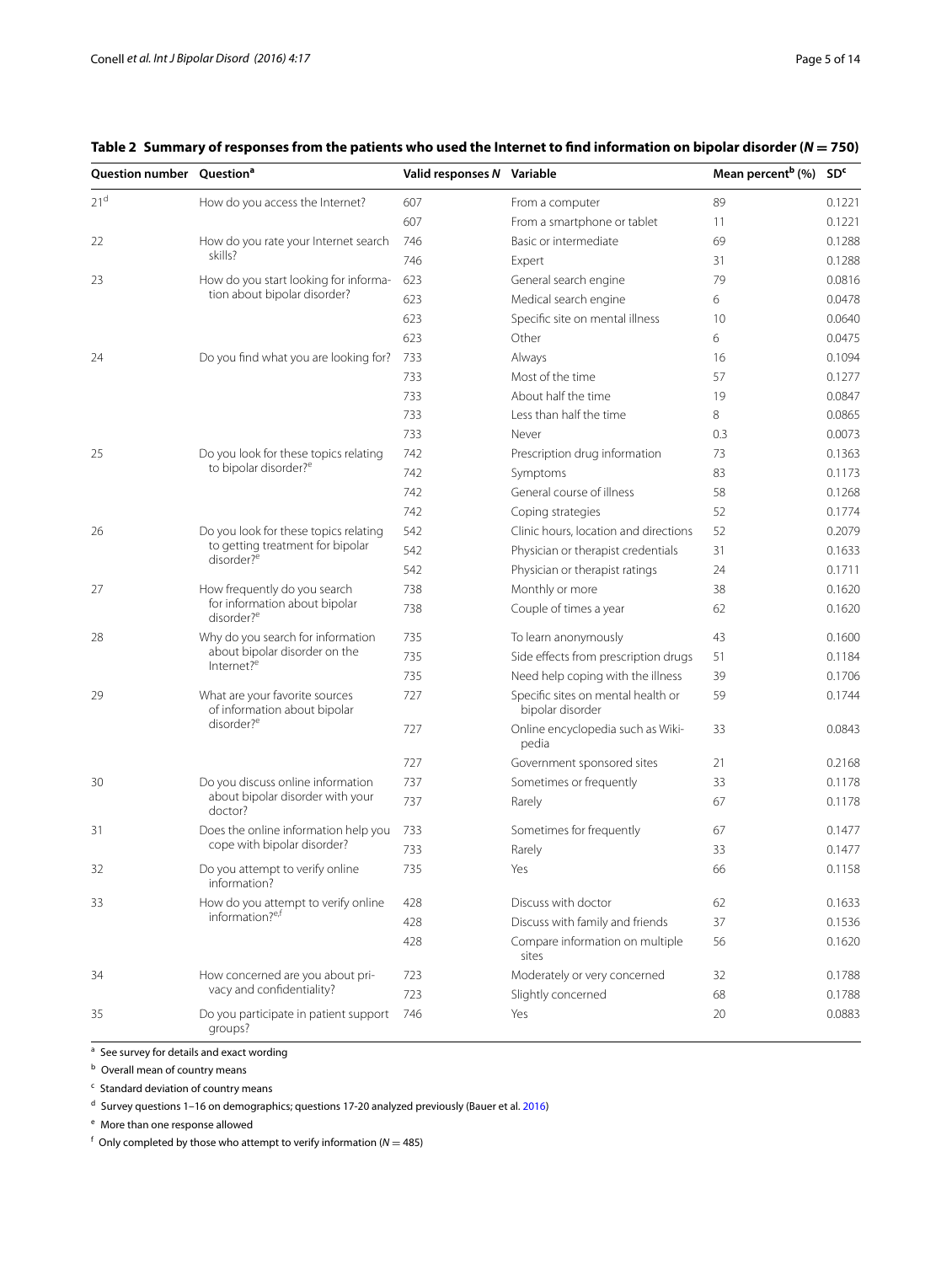| <b>Question number</b> | Dependent variable                                                                    |                                                        | N   | Independent variables                                                                                     |                 |       |                    |
|------------------------|---------------------------------------------------------------------------------------|--------------------------------------------------------|-----|-----------------------------------------------------------------------------------------------------------|-----------------|-------|--------------------|
|                        | Question <sup>a</sup>                                                                 | Answerb                                                |     | Parameter                                                                                                 | Significance OR |       | 95 % CI            |
| 22                     | How do you rate your                                                                  | Expert                                                 | 725 | Intercept                                                                                                 | 0.010           | 0.463 | 0.257, 0.835       |
|                        | Internet search skills?                                                               |                                                        |     | Age                                                                                                       | < 0.001         | 0.970 | 0.956,0.984        |
|                        |                                                                                       |                                                        |     | Male                                                                                                      | 0.004           | 1.892 | 1.221, 2.931       |
|                        |                                                                                       |                                                        |     | Very confident when to see<br>the doctor                                                                  | < 0.001         | 1.891 | 1.354, 2.639       |
|                        |                                                                                       |                                                        |     | Favorite source Wikipedia                                                                                 | < 0.001         | 1.487 | 1.221,1.812        |
|                        |                                                                                       |                                                        |     | Attempt to verify the online<br>information                                                               | 0.003           | 1.717 | 1.198, 2.460       |
| 24                     | Do you find what you are                                                              | Always                                                 | 661 | Intercept                                                                                                 | < 0.001         | 0.203 | 0.127, 0.323       |
|                        | looking for?                                                                          |                                                        |     | Consult more than one<br>medical professional (e.g.,<br>counselor or psycholo-<br>gist) plus psychiatrist | 0.033           | 0.588 | 0.361, 0.958       |
| 27                     | How frequently do you<br>search for information<br>about bipolar disorder?            | Monthly or more often                                  | 703 | Intercept                                                                                                 | 0.006           | 0.310 | 0.135, 0.709       |
|                        |                                                                                       |                                                        |     | Education ratio                                                                                           | 0.004           | 0.621 | 0.448, 0.858       |
|                        |                                                                                       |                                                        |     | Male                                                                                                      | 0.025           | 1.525 | 1.054, 2.207       |
|                        |                                                                                       |                                                        |     | Mostly normal last<br>6 months                                                                            | < 0.001         | 0.395 | 0.262, 0.596       |
|                        |                                                                                       |                                                        |     | Bipolar disorder interferes<br>frequently or sometimes                                                    | < 0.001         | 1.952 | 1.406, 2.711       |
|                        |                                                                                       |                                                        |     | Search for side effects from<br>prescription drugs                                                        | 0.021           | 1.465 | 1.060, 2.024       |
|                        |                                                                                       |                                                        |     | Favorite source are specific<br>sites on mental health                                                    | 0.021           | 1.292 | 1.039, 1.607       |
|                        |                                                                                       |                                                        |     | Online information helps<br>to cope                                                                       | < 0.001         | 2.699 | 2.008, 3.627       |
|                        |                                                                                       |                                                        |     | Participate in online sup-<br>port groups                                                                 | < 0.001         | 2.286 | 1.552, 3.367       |
| 29                     | What are your favorite<br>sources of information<br>about bipolar disorder?           | Specific sites on mental<br>health or bipolar disorder | 642 | Intercept                                                                                                 | < 0.001         | 0.190 | 0.087, 0.415       |
|                        |                                                                                       |                                                        |     | Age                                                                                                       | 0.001           | 1.022 | 1.009, 1.035       |
|                        |                                                                                       |                                                        |     | Male                                                                                                      | 0.002           | 0.729 | 0.595, 0.892       |
|                        |                                                                                       |                                                        |     | Consult more than one<br>medical professional                                                             | 0.001           | 1.515 | 1.197, 1.917       |
|                        |                                                                                       |                                                        |     | Search monthly or more<br>often                                                                           | 0.019           | 1.383 | 1.054, 1.814       |
|                        |                                                                                       |                                                        |     | Online information helps<br>to cope                                                                       | < 0.001         | 1.598 | 1.284, 1.990       |
|                        |                                                                                       |                                                        |     | Attempt to verify the online <0.001<br>information                                                        |                 |       | 2.670 2.070, 3.445 |
| 29                     | What are your favorite<br>sources of information<br>about bipolar disorder?           | Wikipedia                                              | 744 | Intercept                                                                                                 | < 0.001         | 0.293 | 0.211, 0.406       |
|                        |                                                                                       |                                                        |     | Male                                                                                                      | 0.006           | 1.565 | 1.135, 2.158       |
|                        |                                                                                       |                                                        |     | Expert search skills                                                                                      | < 0.001         | 1.579 | 1.271, 1.963       |
| 30                     | Do you discuss online<br>information about bipolar<br>disorder with your doc-<br>tor? | Sometimes or frequently                                | 715 | Intercept                                                                                                 | < 0.001         | 0.068 | 0.038, 0.123       |
|                        |                                                                                       |                                                        |     | Very confident when to see<br>the doctor                                                                  | 0.001           | 1.936 | 1.297, 2.891       |
|                        |                                                                                       |                                                        |     | Online information helps<br>to cope                                                                       | < 0.001         | 2.621 | 1.827, 3.761       |
|                        |                                                                                       |                                                        |     | Attempt to verify the online <0.001<br>information                                                        |                 | 3.149 | 2.374, 4.177       |

# <span id="page-5-0"></span>**Table 3 Explanatory models based on responses from the patients who used the Internet to find information on bipolar**   $\frac{\text{disorder (}N = 750)}{\text{Question number} - \text{De}}$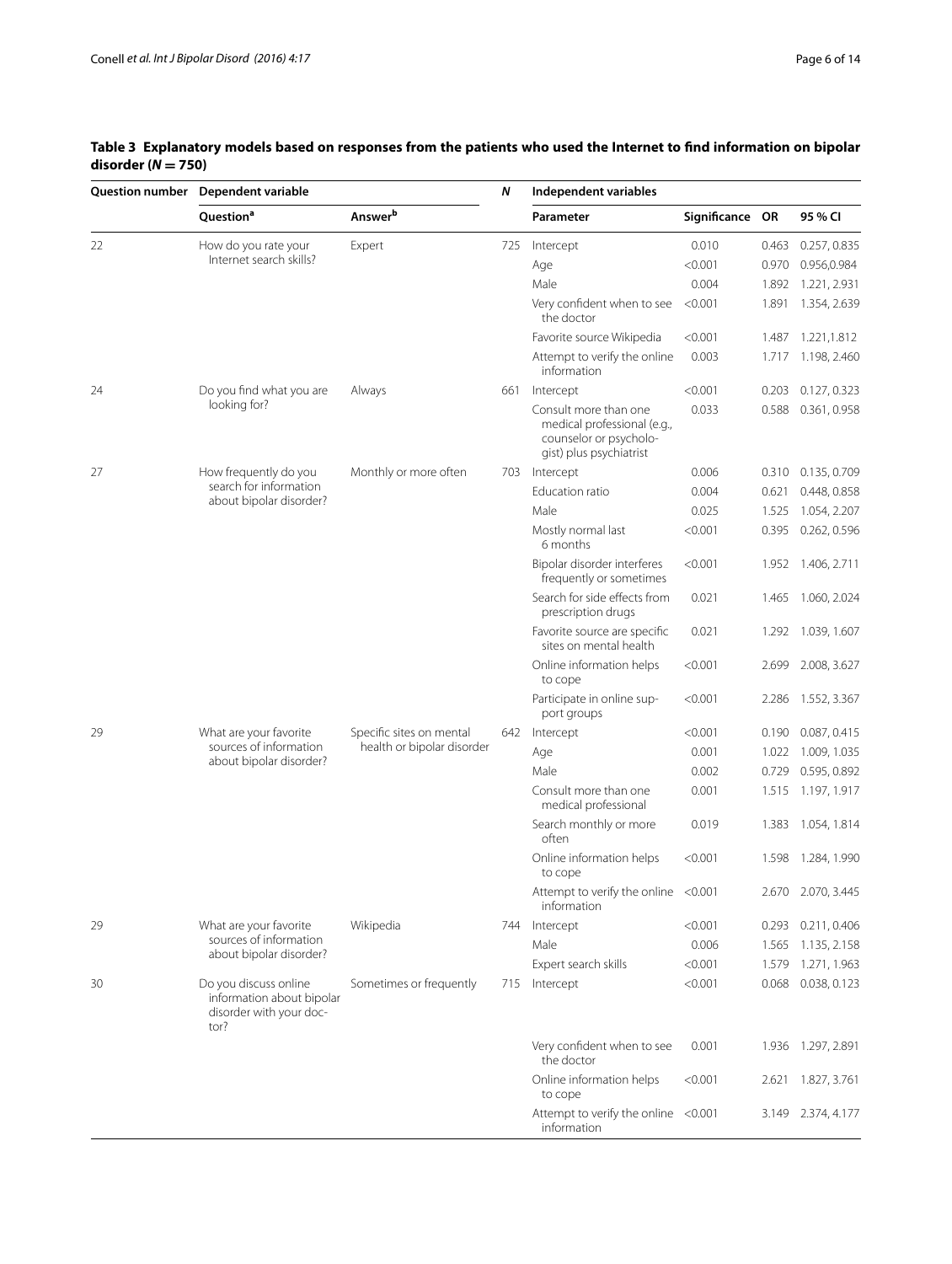#### **Table 3 continued**

| <b>Question number</b> | Dependent variable                                                       |                                   | N   | Independent variables                 |                 |       |              |
|------------------------|--------------------------------------------------------------------------|-----------------------------------|-----|---------------------------------------|-----------------|-------|--------------|
|                        | Question <sup>a</sup>                                                    | <b>Answer</b> <sup>b</sup>        |     | Parameter                             | Significance OR |       | 95 % CI      |
| 31                     | Does the online informa-<br>tion help you cope with<br>bipolar disorder? | Sometimes or frequently           | 711 | Intercept                             | 0.005           | 0.610 | 0.433, 0.861 |
|                        |                                                                          |                                   |     | Mostly normal last<br>6 months        | < 0.001         | 2.015 | 1.525, 2.663 |
|                        |                                                                          |                                   |     | Always find what looking<br>for       | < 0.001         | 2.637 | 1.706, 4.076 |
|                        |                                                                          |                                   |     | Search monthly or more<br>often       | < 0.001         | 2.290 | 1.659, 3.160 |
|                        |                                                                          |                                   |     | Online information helps<br>to cope   | < 0.001         | 1.684 | 1.276, 2.221 |
|                        |                                                                          |                                   |     | Discuss findings with<br>doctor       | < 0.001         | 3.023 | 2.024, 4.517 |
| 34                     | How concerned are you<br>about privacy and confi-<br>dentiality?         | Moderately or very con-<br>cerned | 723 | Intercept                             | < 0.001         | 0.085 | 0.049, 0.147 |
|                        |                                                                          |                                   |     | Power Distance Index                  | < 0.001         | 1.030 | 1.020, 1.040 |
|                        |                                                                          |                                   |     | Search online to learn<br>anonymously | 0.001           | 1.705 | 1.260, 2.308 |

<sup>a</sup> See survey for details and exact wording

<sup>b</sup> Missing values not included

fitting model suggested that feeling very confident when to see the doctor will increase the odds by 94 %, feeling the Internet helps to cope will increase the odds by 162 %, and attempting to verify the information found online will increase the odds by 215 %.

To explain if patients feel the information learned online helps to cope, the estimated coefficients from the best fitting model suggested that needing help coping will increase the odds by 68 %, having a mostly normal mood for the last 6 months will increase the odds by 102 %, searching monthly or more frequently will increase the odds by 129 %, always find what looking for will increase the odds by 164 %, and discussing findings with the doctor will increase the odds by 202 %.

To explain if patients are concerned about privacy, the estimated coefficients from the best fitting model suggested that a one unit increase in the country PDI will increase the odds by 3 %, and going online to learn anonymously will increase the odds by 71 %.

#### **Discussion**

#### **Three reasons for online information seeking**

There were three primary reasons why patients looked online for information about bipolar disorder: prescription drugs, perceived anonymity, and help coping. About half the patients looked online because of side effects from prescription drugs, in agreement with prior reports that patients with bipolar disorder want to know more about their drugs and especially side effects (Hallett et al. [2013](#page-11-1); Bowskill et al. [2007\)](#page-11-10). Many patients looked online to learn about bipolar disorder without revealing their identity. Although incorrect, the belief that one is anonymous online is a commonly perceived benefit of the Internet by those with a stigmatized illness (Berger et al. [2005;](#page-10-2) Pohjanoksa-Mäntylä et al. [2009](#page-12-4); Chan et al. [2016](#page-11-11)). Patients also sought information online because they were having difficulty coping with the illness, confirming the need for online sources to help deal with the consequences of bipolar disorder.

#### **Using a general search engine on a computer**

The vast majority of patients started looking for information on bipolar disorder from a general search engine (79 %) on a laptop/desktop computer (89 %). This is consistent with prior findings that 80 % of the general public started looking for health information with a general search engine (Fox and Duggan [2013](#page-11-12)), and that general search engines are used much less frequently from a smartphone than from a computer (Arthur [2015](#page-10-3); Mac-Millan [2015;](#page-12-5) Friedman [2015](#page-11-13)). Providers involved in developing online projects for bipolar disorder should consider how the targeted consumer device may impact use. About 43 % of total handsets in the world were smartphones in 2015, with an expected increase to 50 % by 2020 (Cisco [2016\)](#page-11-14). In some countries such as the US, those with mental illness may have a much lower smartphone ownership than the general public (Klee et al. [2016](#page-11-15); Miller et al. [2016\)](#page-12-6).

### **General search engine background**

Most patients start looking for information from a general search engine. Google dominates with a market share of  $\geq$ 90 % in all but 3 of the 17 countries in this study, the exceptions being 87 % in Canada, 73 % in Hong Kong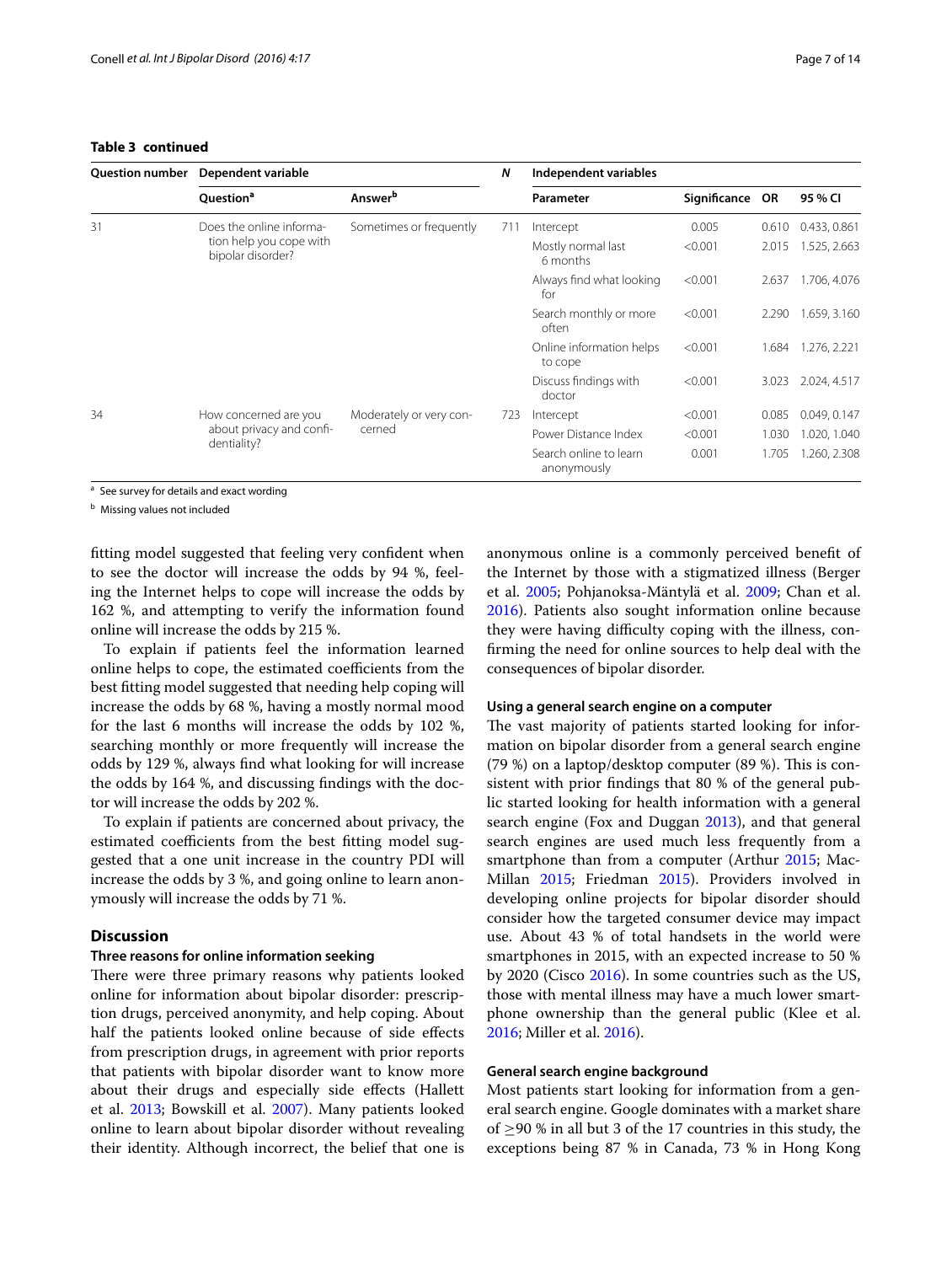and 73 % in the US (Return on Now [2016](#page-12-7)). Search terms entered are brief and guided by auto-completion suggestions, with 57 % in Google US being 1–2 words, and 88 % being 4 words or less (Statistica [2016](#page-12-8)). Over 90 % of people select a website from the first page of search engine results, with 61 % of people selecting a web site from the top 3 results (Sharp [2014](#page-12-9)).

#### **1/3 rated search skills as expert**

In this study, about 2/3 of the patients rated their search skills as basic or intermediate, and 1/3 as expert. There was no association between education and self-rating as an expert. The factors that increased the odds of self-rating as an expert included being male, having confidence when to see the doctor about bipolar disorder, having Wikipedia as a favorite source, and attempting to verify the information. In prior research, self-reported computer skill ratings were found to be unreliable (Merritt et al. [2005](#page-12-10)), with university students tending to overestimate their abilities (Ivanitskaya et al. [2006\)](#page-11-16), and females perceiving lower abilities than males at the same skill level (Bunz et al. [2007](#page-11-17)). There are several concerns about the accuracy of the self-rating of search expertise in this study.

A minority of patients (16 %) always found what they were looking for, but this was not associated with expertise, education or attempting to verify the information. However, always finding the answer was associated with not consulting more than one medical professional. There is concern that some patients may be satisfied with any answer, or use the Internet as a second opinion.

Although 1/3 of the patients rated their search skills as expert, it is quite difficult to search for medical information. In a recent study, no answer was found in the top three search results returned for 32 of 54 simple consumer mental health questions using the National Institute of Mental Health (NIMH) website (Crangle and Kart [2015](#page-11-18)). Patient questions are not answered due to a high degree of specificity, false presuppositions, and layman use of medical terminology (Crangle and Kart [2015;](#page-11-18) Mac-Cray et al. [1999\)](#page-12-11). In an analysis of consumer messages to MedlinePlus, the majority concerned specific medical questions rather than general information (Miller [2007](#page-12-12)). For perspective, physicians also report barriers to successful online searching including the need for specific information, too much information, selecting reliable sources, and time requirements (Clarke et al. [2013;](#page-11-19) Bennett et al. [2004;](#page-10-4) McKibbon and Fridsma [2006](#page-12-13)).

There was no association between concern about privacy and expertise. In this study, 43 % of patients believed they are anonymous online, a result similar to the 37 % found in a survey of the US general public (Rainie et al. [2013](#page-12-14)). Although the legal framework for online

privacy varies internationally (Bowman [2016](#page-10-5)), this finding emphasizes an important need to educate patients at all levels of expertise about privacy on the Internet. Commercial firms that provide services at no charge, including search engines, social media, and many medical sites, generally make money by tracking all activities to sell targeted behavioral advertising, or by selling the tracked activities to third parties (Greengard [2012;](#page-11-20) Stark and Fins [2013](#page-12-15); Glenn and Monteith [2014](#page-11-21); FTC [2014](#page-11-22); Eavis [2016](#page-11-23); Rosenberg [2015](#page-12-16)). The data collected includes details about all Internet and smartphone activities including search terms, websites visited, email and social media content and metadata (data about data that provides context) (Libert [2015](#page-12-17); NISO [2004\)](#page-12-18). In a recent study of over 80,000 health-related websites in the US, over 90 % sent data to third parties, with 70 % including specific symptoms, treatments and diseases (Libert [2015\)](#page-12-17). Those who use social media and online support groups owned by commercial organizations may not realize that privacy policies often give consent to the sale of patient created data (Li [2013](#page-12-19); Lupton [2014;](#page-12-20) Glenn and Monteith [2014](#page-11-21)). Online medical data may be combined with other data for health risk predictions (Dixon and Gellman [2014](#page-11-24)), combined with genetic data for commercial research (Seife [2013\)](#page-12-21), and de-identified data may be re-identified using very large, high-dimensional databases (Narayanan et al. [2016](#page-12-22)). Even though the legal framework is changing, such as with the general data protection regulation (GDPR) to be implemented by 2018 for the EU (European Parliament News [2016](#page-11-25)), patients of all search skill levels need to understand the data policies of websites they visit regularly for information on mental health.

#### **Favorite sources are mental health sites and Wikipedia**

For 59 % of the patients in this study, a mental health site was a favorite information source on bipolar disorder, while Wikipedia was a favorite source for 33 %. The factors that increased the odds for a mental health site included being female, needing help coping, consulting more than one medical professional, and attempting to verify the information. Being male or having expert search skills increased the odds that Wikipedia was a favorite source.

#### **Types of mental health sites**

Websites on mental health are owned by a variety of entities, including governments, professional organizations, and commercial businesses. The overall content of most Internet information related to affective disorders is generally rated as good (Grohol et al. [2014](#page-11-26); Morel et al. [2008](#page-12-23)) although the quality may vary considerably (Reavley and Jorm [2011](#page-12-24); Hasty et al. [2014](#page-11-27); Barnes et al. [2009;](#page-10-6) Monteith et al. [2013\)](#page-12-25). The content of government websites, such as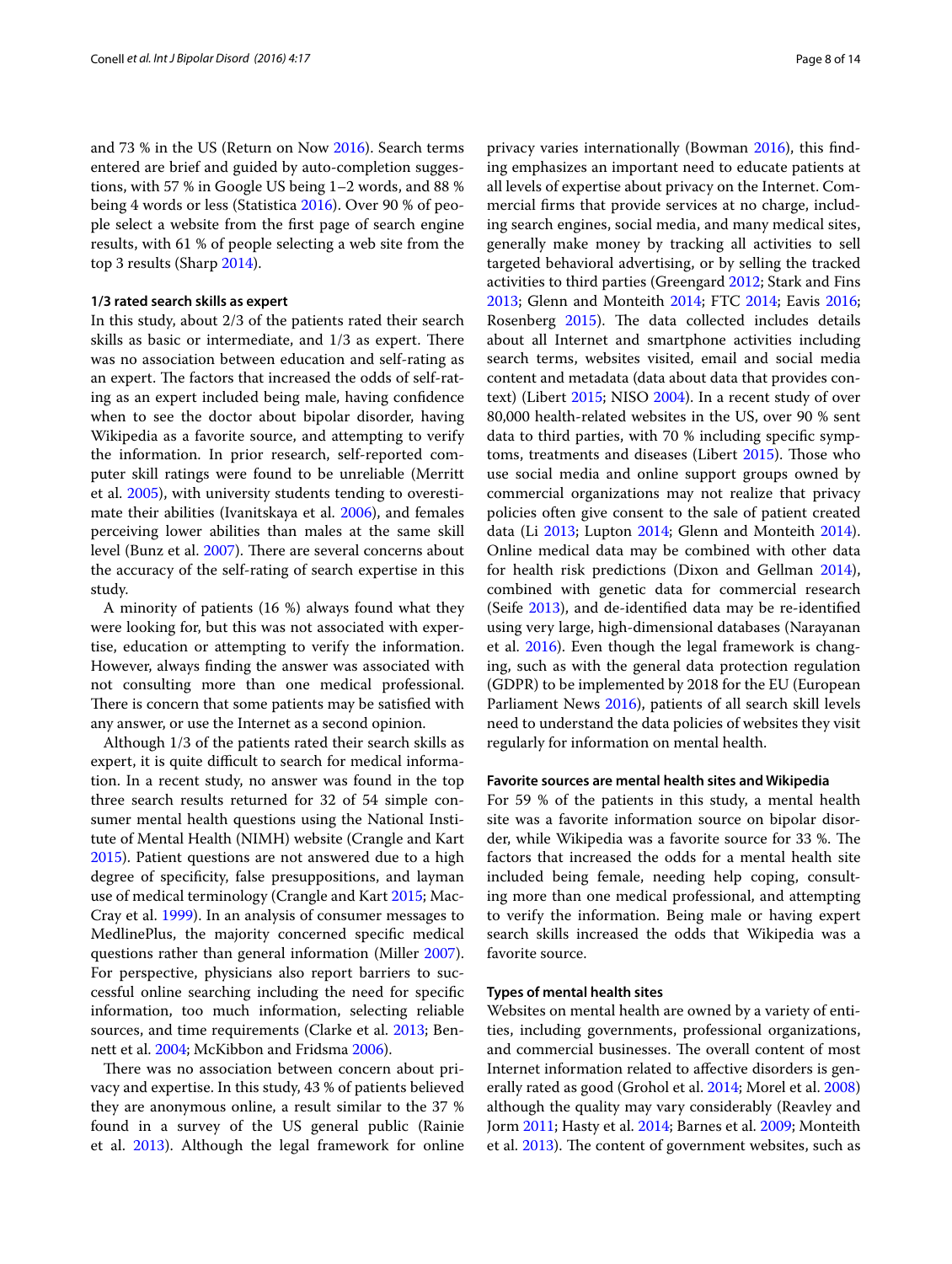from the US MedlinePlus and UK NHS are evaluated for accuracy and currency (MedlinePlus [2016;](#page-12-26) NHS [2016](#page-12-27)). Hospitals and health systems own many websites and understand the importance of accuracy, but also view these websites as marketing opportunities (Ford and Walls [2012](#page-11-28)). Website content from providers that offer specific treatments, such as substance abuse treatment centers, may be incomplete or imbalanced (Schenker and London [2015;](#page-12-28) Link et al. [2016](#page-12-29)).

Articles from Wikipedia, the open encyclopedia that invites user contributions, frequently appear in first page of results for medical searches (Laurent and Vickers [2009\)](#page-12-30). The Wikipedia entry for bipolar disorder was viewed over 13 million times in 55 languages in 2013 (Heilman and West [2015\)](#page-11-7). In 2013, there were less than 300 editors for the medical articles on Wikipedia, of which 82 % were male and 50 % were healthcare providers (Heilman and West [2015](#page-11-7)). About 85 % of the medical editors had a college degree, with editors of the non-English versions having a similar education level. As in this study, more males (56 %) than females (44 %) are readers of Wikipedia about all topics (Pande [2011](#page-12-31)).

As of 2015, the Google search engine returns prevetted facts at the top of the first page for many medical searches (Google [2015\)](#page-11-29). Beyond this, results may be tailored to the user based on behavioral advertising algorithms (Monteith et al. [2013](#page-12-25); Vaidhyanathan [2012](#page-13-1)). The results of medical searches from all major search engines overlap considerably (Wang et al. [2012\)](#page-13-2).

#### **Website language**

There was no association between a native language other than English and the favorite information source in this study. Based on the top 10 million websites on the Internet, 53.6 % of all content is in English (W3 Techs [2016](#page-13-3)). The percent of content in German, Japanese, Spanish and French ranged between 4 and 6 % each, with a smaller percent in the other languages in this study. One consequence of the Internet is a global increase in teaching English as a second language. In 2014, 77 % of primary school students in the EU learned English as a foreign language, up from 35 % in 2000 (Eurostat [2016](#page-11-30); Parker [2015](#page-12-32)).

#### **Searching a couple times a year**

Most of the patients in this study (62 %) looked online for information a couple of times a year, while 38 % looked monthly or more often. The odds of looking online more frequently were increased if bipolar disorder interfered with life, the patient was looking for drug side effects, felt the internet helps to cope, read or contributed to an online support group, or if male. The odds of looking online more frequently were decreased if patients were mostly euthymic, or if they were very educated. Both experiencing symptoms and participation in online support groups were previously noted to increase the frequency of information seeking (Rice [2006;](#page-12-33) Weaver et al. [2010](#page-13-4)). The very educated may prefer to consult with their doctor for individualized treatment (Bauer et al. [2016\)](#page-10-0).

#### **Seeking information on medical topics**

The patients in this study most often sought information about medical topics, including symptoms (83 %), prescription drug information (73 %), general course of illness (58 %), coping strategies (52 %), and less frequently about nonmedical topics including clinic location, hours and directions (52 %), and physician credentials (31 %).

The strong patient interest in prescription drug information is important since both physical and mental side effects are associated with nonadherence (Bates et al. [2010](#page-10-7); Johnson et al. [2007](#page-11-31); Baldessarini et al. [2008](#page-10-8); Szmulewicz et al. [2016\)](#page-12-34). The accuracy of drug information on websites for consumers is of concern. Research has focused on Wikipedia, and compared the content for a variety of drugs to official product labels or professionally edited compendia. The drug information content on Wikipedia was mostly accurate but lacked details, was often incomplete (Kupferberg and Protus [2011](#page-11-32); Clauson et al. [2008;](#page-11-33) Lavsa et al. [2011\)](#page-12-35), and drug safety information may not be current (Koppen et al. [2015](#page-11-34); Hwang et al. [2014](#page-11-35)). Some drug articles on Wikipedia were missing references (Lavsa et al. [2011](#page-12-35)) and unlike professional compendia, cited news stories as references (Koppen et al. [2015](#page-11-34)). Similarly, studies of accuracy of drug information on other consumer websites found generally good content quality but incomplete topic coverage (Sidhu et al. [2006](#page-12-36); Ghoshal and Walji [2006](#page-11-36)).

Drug review websites based on patient ratings of drugs are also available online. Unlike standard compendia, patient review sites emphasize side effects and personal ratings of efficacy. These sites may over-represent the experiences of patients with acute exacerbations of illness, severe side effects or dissatisfaction with results (Chew and Khoo [2016](#page-11-37); Hughes and Cohen [2011](#page-11-38)). Comparisons of drug efficacy ratings found that results varied among the patient review sites (Gidwani and Zulman [2015](#page-11-39); Chew and Khoo [2016\)](#page-11-37).

Patient education should emphasize that online drug information may be inaccurate or incomplete, even in compendia (Randhawa et al. [2016](#page-12-37)), and that patients should seek multiple sources. The emphasis on personal experience in drug review sites may be useful to some patients (Hughes and Cohen [2011](#page-11-38); Chew and Khoo [2016](#page-11-37)), but patient education should also explain that these sites are not authoritative. Some patients may not realize that high quality drug information is available for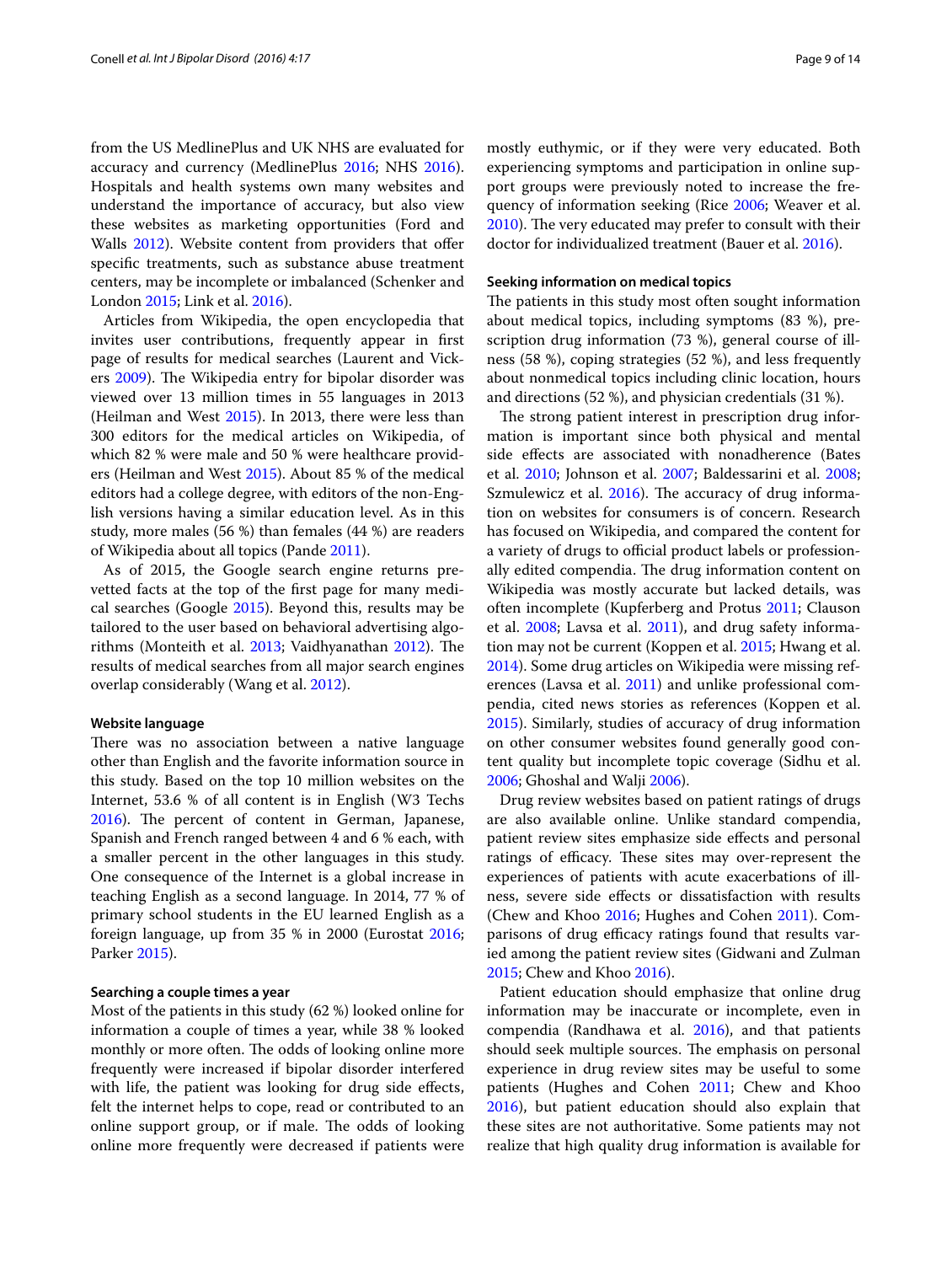free from government sources such as the US National Library of Medicine Drug Information Portal (NLM [2016](#page-12-38)).

#### **Information seeking helps with coping**

Online information seeking sometimes or frequently helped 67 % of the patients in this study to cope. In this study, the factors that increased the odds that information seeking helped to cope included being mostly euthymic, always finding what looking for, searching monthly or more frequently, needing help coping, and discussing findings with the doctor. In a prior study of high functioning patients with bipolar disorder, education about the disease was a key strategy for staying well (Murray et al. [2011](#page-12-39)).

Only 20 % of the patients read or participated in online support groups or forums, a rate similar to that for the general public (Fox [2011\)](#page-11-40). In this study, participation in online support groups was not associated with information seeking helping patients to cope. This finding suggests that the information learned online is what helps most patients to cope, rather than emotional support or coping skills learned in online support groups. Prior research on online communities reported that information seeking was the most important activity, (Nambisan [2011](#page-12-40); Meier et al. [2007;](#page-12-41) van Uden-Kraan [2009](#page-13-5)), although emotional support was also important in bipolar disorder (Bauer et al. [2013\)](#page-10-9). The time length of most online psychological interventions is considerably shorter than for face-to-face programs and may not offer sufficient professional access for patients to learn coping skills (Hidalgo-Mazzei et al. [2015](#page-11-41)).

In this study, 67 % of the patients rarely or never discussed what they learned online with their doctor. About 60–80 % of general medical patients also do not discuss Internet health information with their doctor for reasons including time constraints, fear of insulting the doctor or being dismissed, information was self-explanatory, and a desire for self-management (Chung [2013;](#page-11-42) Russ et al. [2011](#page-12-42); Hay et al. [2008;](#page-11-43) Kim and Kim [2009;](#page-11-44) Diaz et al. [2002](#page-11-45); Imes et al. [2008\)](#page-11-46). In this study, the factors that increased the odds of patients discussing online information with their doctor include feeling very confident about when to see the doctor, feeling the Internet helped to cope, and attempting to verify the information. Similarly, in prior research, patients who talked with their doctors felt the information from the Internet was of high quality (Diaz et al. [2002;](#page-11-45) Chung [2013](#page-11-42)).

The patients in this study had a mean of 17 years of illness, so it is likely that many searches were for specific questions rather than general information about bipolar disorder. Since most patients do not discuss the information learned online with their doctor, patient education about online health information seeking is important, and should be integrated into psychoeducation programs. There is a need to help patients to access high quality information, such as by providing a short list of recommended websites (Monteith et al. [2013](#page-12-25)). Website recommendations from physicians are favorably received by general medicine patients, and may increase communication about online information seeking (Coberly et al. [2010](#page-11-47); Siegel et al. [2006\)](#page-12-43). Patients should also understand that even a clear and accurate website will probably not provide answers to specific questions about their personal situation (Miller [2007\)](#page-12-12).

#### **Limitations**

Since this survey was collected as a convenience sample, the survey participants do not reflect the demographic compositions of the countries which may bias the results. There was no follow-up discussion of the survey responses, and patient actual use of the Internet could not be verified. The patients not included in this study are those with bipolar disorder who do not seek professional help, who may be less educated or have a less stable living situation. Valid response rates varied among the questions analyzed. However, all results were consistent with prior research. These survey results are associations and do not establish causality between variables. This survey was administered by the treating psychiatrist so questions on patient satisfaction were omitted, although dissatisfaction is associated with increased online searching for health information (Tustin [2010\)](#page-12-44). The survey did not address if patients visited sites in a language other than their native language or which specific websites were visited. The survey also did not address the use of problematic websites that encourage unwanted behaviors such as self-harm (Mitchell et al. [2014\)](#page-12-45), issues related to online purchase of prescription or illegal drugs (Monteith et al. [2016](#page-12-46); Orizio et al. [2011\)](#page-12-47), or the impacts of direct to consumer pharmaceutical advertising where applicable (Mackey et al. [2015\)](#page-12-48).

#### **Conclusions**

Online information seeking helped two thirds of the patients to cope with bipolar disorder. When considering all 1222 patients who completed the survey, about 41 % of all patients found help coping using the Internet, so other information sources remain important. Most patients do not discuss information learned online with their doctor. There is concern about the quality of website content especially related to prescription drugs. Patients may not rate search skills accurately, and may not understand online privacy issues. More patient education about online information seeking is needed, and physicians should recommend a few high quality websites about bipolar disorder to their patients.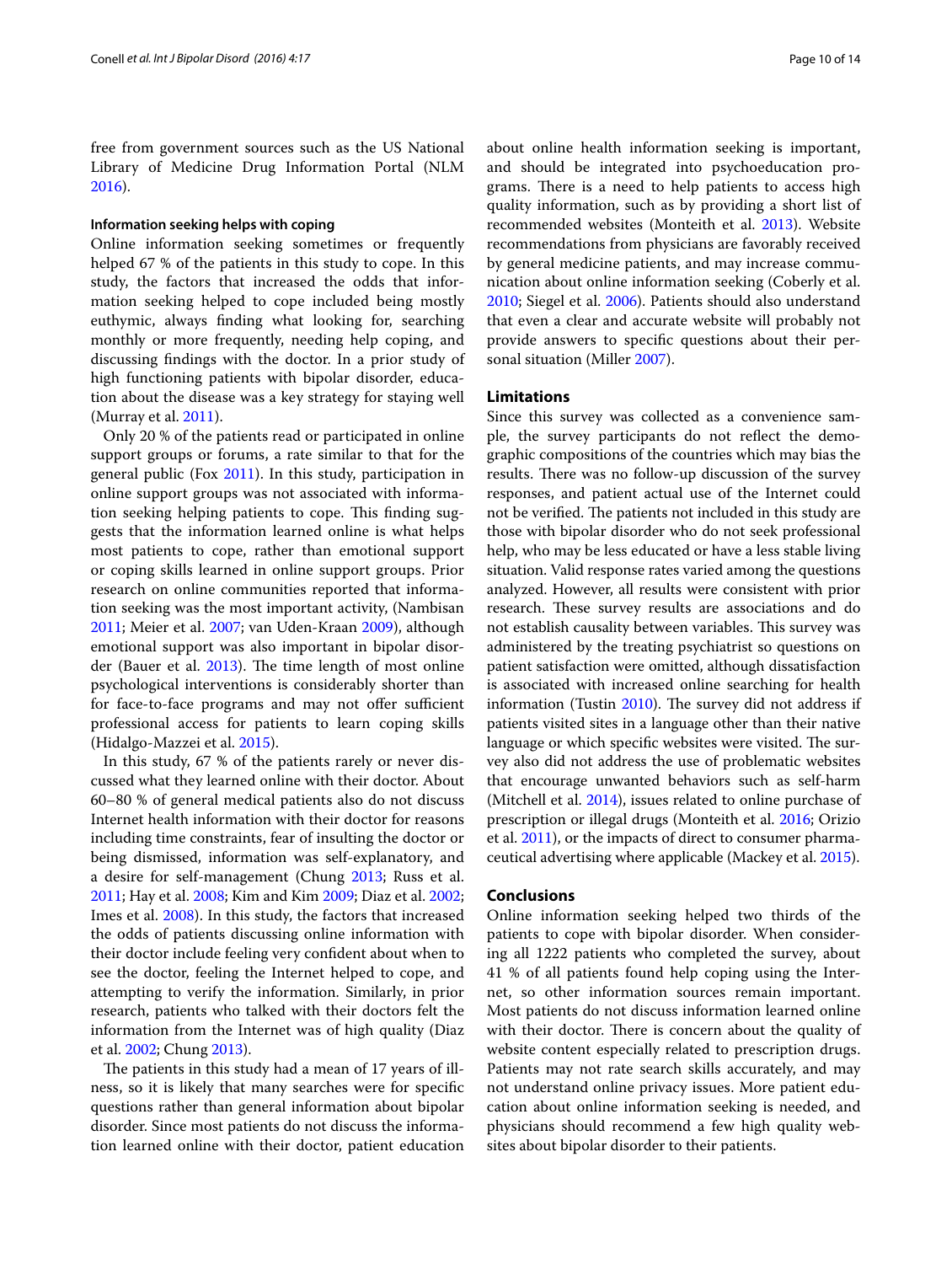## **Additional file**

<span id="page-10-1"></span>**[Additional file 1.](http://dx.doi.org/10.1186/s40345-016-0058-0)** Questionnaire: Information seeking in bipolar disorder.

#### **Authors' contributions**

All authors contributed to and approved the final manuscript. Authors JC, RB, TG and MBa designed the study. Authors MA, RA, RB, MBe, YB, AB, LB, AMPC, EYWC, CC, SC, JC, RD, SD, AD, BE, AF, JGa, JGe, JGi, AGP, GMG, PG, HH, SH, CH, DHM, VK, GK, BL, CL, ERL, UL, RWL, AHL, BM, SM, RM, TN, REN, COD, YOk, YOs, PP, AR, PR, JKR, KSa, BS, ES, ÂMS, CS, AHS, KSu, AS, PT, YT, LT, EV, MV, BV, JV, and MZ were involved with data collection. Author TG provided data analysis. Authors RB, JC, TG, PCW and MBa were involved in the draft manuscript and initial review. All authors read and approved the final manuscript.

#### **Author details**

<sup>1</sup> Department of Psychiatry and Psychotherapy, University Hospital Carl Gustav Carus, Technische Universität Dresden, Dresden, Germany. <sup>2</sup> ChronoRecord Association, Fullerton, CA, USA.<sup>3</sup> Department of Psychiatry, Dalhousie University, Halifax, Nova Scotia, Canada. <sup>4</sup> Unit of Clinical Pharmacology, University Hospital of Cagliari, Cagliari, Italy.<sup>5</sup> Discipline of Psychiatry, School of Medicine, University of Adelaide, Adelaide, SA, Australia. 6 IMPACT Strategic Research Centre, School of Medicine, Deakin University, Geelong, VIC, Australia.<sup>7</sup> University Hospital Geelong, Barwon Health, Geelong, VIC, Australia. <sup>8</sup> Department of Psychiatry, The University of Melbourne, Parkville, VIC, Australia.<sup>9</sup> Florey Institute of Neuroscience and Mental Health, Parkville, VIC, Australia. 10 Orygen Youth Health Research Centre, Parkville, VIC, Australia.<sup>11</sup> Department of Psychiatry, Faculty of Health Sciences, Ben Gurion University of the Negev; Beer Sheva Mental Health Center, Beer Sheva, Israel. 12 Department of Psychiatry, University of Oxford, Warneford Hospital, Oxford, UK.<sup>13</sup> Section of Neurosciences and Clinical Pharmacology, Department of Biomedical Sciences,<br>University of Cagliari, Sardinia, Italy. <sup>14</sup> Department of Molecular Medicine, Department of Mental Health (DAI), University of Siena, University of Siena Medical Center (AOUS), Siena, Italy. 15 Department of General Adult Psychiatry, Castle Peak Hospital, Hong Kong, China. 16 AP–HP, Hôpitaux Universitaires Henri-Mondor, Créteil, France. <sup>17</sup> Bipolar Disorder Research Program, Department of Psychiatry, University of São Paulo Medical School, São Paulo, Brazil.<br><sup>18</sup> Department of Psychiatry, University of Calgary, Calgary, Canada. <sup>19</sup> AP–HP, Hôpitaux Universitaires Henri-Mondor, INSERM U955 (IMRB), Université Paris Est, Créteil, France. 20 Department of Affective Disorders, Q, Mood Disorders Research Unit, Aarhus University Hospital, Aarhus, Denmark. 21 Department of Psychiatry, University Hospital of Alava, University of the Basque Country, CIBERSAM, Vitoria, Spain.<sup>22</sup> Mood Disorders Center of Ottawa, Ottawa, Canada.<sup>23</sup> Department of Psychiatry, University of Toronto, Ontario, Canada. <sup>24</sup> Department of Psychiatry, Tokyo Metropolitan Matsuzawa Hospital, Setagaya, Tokyo, Japan. <sup>25</sup> Department of Psychology & Aston Brain Centre, Aston University, Birmingham, UK. 26 Institut Pasteur, Unité Perception et Mémoire, F-75015 Paris, France. <sup>27</sup> Bipolar Disorders Program, Hospital Clinic, University of Barcelona, IDIBAPS, CIBERSAM, Barcelona, Catalonia, Spain. 28 Department of Clinical Psychology, NIMHANS, Bangalore 560029, India. 29 Leicestershire Partnership NHS Trust, Leicester, UK.<sup>30</sup> Department of Psychiatry, Kowloon Hospital, Hong Kong, China. 31 Aalborg University Hospital, Psychiatry, Aalborg, Denmark. <sup>32</sup> Department of Clinical Medicine, Aalborg University, Aalborg, Denmark. 33 Department of Psychiatry, Wroclaw Medical University, Wroclaw, Poland.<sup>34</sup> Michigan State University College of Human Medicine, Traverse City Campus, Traverse City, MI, USA. <sup>35</sup> Department of Psychiatry, University of California San Diego, San Diego, CA, USA. 36 Affective Disorders Research Project, Tokyo Metropolitan Institute of Medical Science, Setagaya, Tokyo, Japan.<br><sup>37</sup> Department of Psychiatry, Psychosomatic Medicine and Psychotherapy, University Hospital Frankfurt, Goethe-University, Frankfurt am Main, Germany.<br><sup>38</sup> Department of Adult Psychiatry, Poznan University of Medical Sciences,, Poznan, Poland. <sup>39</sup> Department of Psychiatry, University of Missouri Kansas<br>City School of Medicine, Kansas City, MO, USA. <sup>40</sup> Croton on Hudson, NY, USA. <sup>41</sup> Department of Neuroscience and Mental Health, Federal University of Bahia, Salvador, Brazil. 42 Department of Psychological Medicine, Faculty of Medicine, University of Malaya, Kuala Lumpur, Malaysia. 43 City of Helsinki, Department of Social Services and Health Care, Psychiatry, Helsinki, Finland. 44 Department of Psychiatry, Department of Medicine, University of Hong Kong, Hong Kong,

China. 45 Harvard Medical School–McLean Hospital, Boston, MA, USA. 46 Lucio Bini Center, Cagliari e Roma, Italy. <sup>47</sup> Psychiatric Center Copenhagen, Copenhagen, Denmark. <sup>48</sup> Department of Psychiatry, NIMHANS, Bangalore 560029, India. <sup>49</sup> Department of Psychology, Chapman University, Orange, CA, USA. <sup>50</sup> Department of Psychiatry and Biobehavioral Sciences, Semel Institute for Neuroscience and Human Behavior, University of California Los Angeles (UCLA), Los Angeles, CA, USA.

#### **Acknowledgements**

We thank Kerstin Heyde, Christiane Otto and Katharina Schultheiss for data entry support, and Daniela Jany for assisting with manuscript submission.

#### **Competing interests**

Michael Berk is supported by an NHMRC Senior Principal Research Fellowship (1059660), Eduard Vieta received a Grant from Telefonica.

Jörn Conell, Rita Bauer, Tasha Glenn, Martin Alda, Raffaella Ardau, Bernhard T Baune, Yuly Bersudsky, Amy Bilderbeck, Alberto Bocchetta, Letizia Bossini, Angela Marianne Paredes Castro, Eric Yat Wo Cheung, Caterina Chillotti, Sabine Choppin, Maria Del Zompo, Rodrigo Dias, Seetal Dodd, Anne Duffy, Bruno Etain, Andrea Fagiolini, Julie Garnham, John Geddes, Jonas Gildebro, Ana Gonzalez-Pinto, Guy M Goodwin, Paul Grof, Hirohiko Harima, Stefanie Hassel, Chantal Henry, Diego Hidalgo-Mazzei, Vaisnvy Kapur, Girish Kunigiri, Beny Lafer, Chun Lam, Erik Roj Larsen, Ute Lewitzka, Rasmus Licht, Anne Hvenegaard Lund, Blazej Misiak, Patryk Piotrowski, Scott Monteith, Rodrigo Munoz, Takako Nakanotani, René E Nielsen, Claire O'Donovan, Yasushi Okamura, Yamima Osher, Andreas Reif, Philipp Ritter, Janusz K Rybakowski, Kemal Sagduyu, Brett Sawchuk, Elon Schwartz, Ângela Miranda Scippa, Claire Slaney, Ahmad Hatim Sulaiman, Kirsi Suominen, Aleksandra Suwalska, Peter Tam, Yoshitaka Tatebayashi, Leonardo Tondo, Maj Vinberg, Biju Viswanath, Julia Volkert, Mark Zetin, Peter C Whybrow and Michael Bauer have no conflict of interest to declare.

#### **Availability of data**

The survey questionnaire is available in the Additional file [1.](#page-10-1) Online posting of complete datasets was not approved by ethics boards or the participants.

Received: 25 June 2016 Accepted: 9 August 2016 Published online: 24 August 2016

#### **References**

- <span id="page-10-3"></span>Arthur C. Google's growing problem: 50% of people do zero searches per day on mobile. 2015. [https://www.theoverspill.wordpress.](https://www.theoverspill.wordpress.com/2015/10/19/searches-average-mobile-google-problem) [com/2015/10/19/searches-average-mobile-google-problem.](https://www.theoverspill.wordpress.com/2015/10/19/searches-average-mobile-google-problem) Accessed 7 June 2016.
- <span id="page-10-8"></span>Baldessarini RJ, Perry R, Pike J. Factors associated with treatment nonadherence among US bipolar disorder patients. Hum Psychopharmacol. 2008;23:95–105.
- <span id="page-10-6"></span>Barnes C, Harvey R, Wilde A, Hadzi-Pavlovic D, Wilhelm K, Mitchell PB. Review of the quality of information on bipolar disorder on the Internet. Aust NZ J Psychiatry. 2009;43:934–45.
- <span id="page-10-7"></span>Bates JA, Whitehead R, Bolge SC, Kim E. Correlates of medication adherence among patients with bipolar disorder: results of the Bipolar Evaluation of Satisfaction and Tolerability (BEST) Study: a nationwide cross-sec‑ tional survey. Prim Care Companion J Clin Psychiatry. 2010;12:333–8.
- <span id="page-10-0"></span>Bauer R, Conell J, Glenn T, Alda M, Ardau R, Baune BT, et al. Internet use by patients with bipolar disorder: results from an international multisite survey. Psychiatry Res. 2016;242:388–94.
- <span id="page-10-9"></span>Bauer R, Bauer M, Spiessl H, Kagerbauer T. Cyber-support: an analysis of online self-help forums (online self-help forums in bipolar disorder). Nord J Psychiatry. 2013;67(3):185–90.
- <span id="page-10-4"></span>Bennett NL, Casebeer LL, Kristofco RE, Strasser SM. Physicians' internet information-seeking behaviors. J Contin Educ Health Prof. 2004;24:31–8.
- <span id="page-10-2"></span>Berger M, Wagner TH, Baker LC. Internet use and stigmatized illness. Soc Sci Med. 2005;61:1821–7.
- <span id="page-10-5"></span>Bowman CM. Basics of international privacy law for commercial litigators, part 1: the EU. The National Law Review. 2016. [http://www.natlawreview.](http://www.natlawreview.com/article/basics-international-privacy-law-commercial-litigators-part-1-eu) [com/article/basics-international-privacy-law-commercial-litigators](http://www.natlawreview.com/article/basics-international-privacy-law-commercial-litigators-part-1-eu)[part-1-eu](http://www.natlawreview.com/article/basics-international-privacy-law-commercial-litigators-part-1-eu). Accessed 7 June 2016.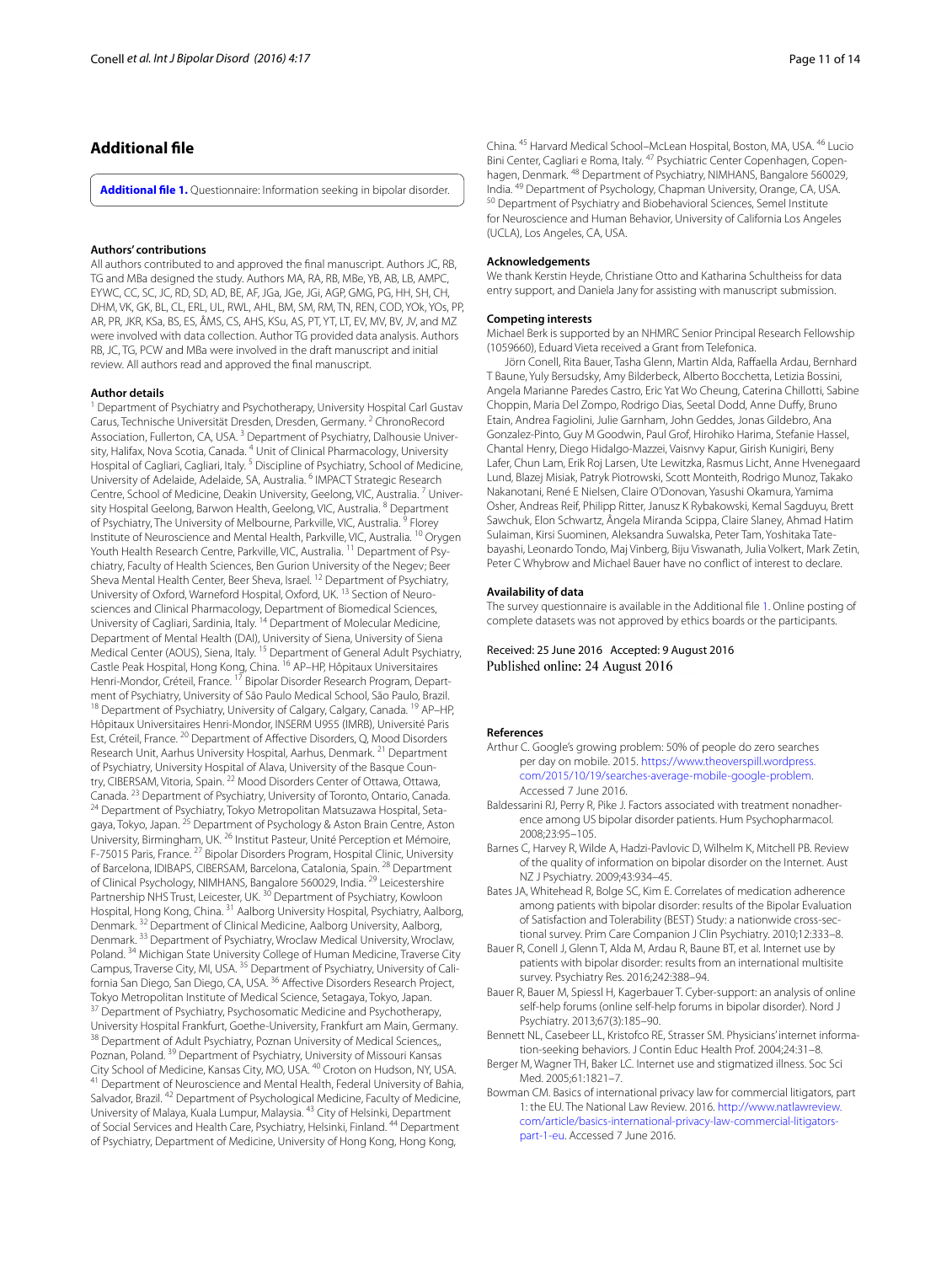<span id="page-11-10"></span>Bowskill R, Clatworthy J, Parham R, Rank T, Horne R. Patients' perceptions of information received about medication prescribed for bipolar disorder: implications for informed choice. J Affect Disord. 2007;100:253–7.

<span id="page-11-0"></span>Brashers DE, Goldsmith DJ, Hsieh E. Information seeking and avoiding in health contexts. Hum Commun Res. 2002;28:258–71.

<span id="page-11-17"></span>Bunz U, Curry C, Voon W. Perceived versus actual computer-email-web fluency. Comput Human Behav. 2007;23:2321–44.

<span id="page-11-11"></span>Chan JK, Farrer LM, Gulliver A, Bennett K, Griffiths KM. University students' views on the perceived benefits and drawbacks of seeking help for mental health problems on the Internet: a qualitative study. JMIR Hum Factors. 2016;3(1):e3.

<span id="page-11-37"></span>Chew SW, Khoo CS. Comparison of drug information on consumer drug review sites versus authoritative health information websites. J Assoc Inf Sci Technol. 2016;67:333–49.

<span id="page-11-42"></span>Chung JE. Patient-provider discussion of online health information: results from the 2007 health information national trends survey (HINTS). J Health Commun. 2013;18:627–48.

<span id="page-11-14"></span>Cisco. Cisco visual networking index: global mobile data traffic forecast update, 2015–2020 White Paper. 2016. [http://www.cisco.com/c/en/](http://www.cisco.com/c/en/us/solutions/collateral/service-provider/visual-networking-index-vni/mobile-white-paper-c11-520862.html) [us/solutions/collateral/service-provider/visual-networking-index-vni/](http://www.cisco.com/c/en/us/solutions/collateral/service-provider/visual-networking-index-vni/mobile-white-paper-c11-520862.html) [mobile-white-paper-c11-520862.html.](http://www.cisco.com/c/en/us/solutions/collateral/service-provider/visual-networking-index-vni/mobile-white-paper-c11-520862.html) Accessed 7 June 2016.

<span id="page-11-19"></span>Clarke MA, Belden JL, Koopman RJ, Steege LM, Moore JL, Canfield SM, et al. Information needs and information-seeking behaviour analysis of primary care physicians and nurses: a literature review. Health Info Libr J. 2013;30:178–90.

<span id="page-11-33"></span>Clauson KA, Polen HH, Boulos MN, Dzenowagis JH. Scope, completeness, and accuracy of drug information in Wikipedia. Ann Pharmacother. 2008;42:1814–21.

<span id="page-11-47"></span>Coberly E, Boren SA, Davis JW, McConnell AL, Chitima-Matsiga R, Ge B, et al. Linking clinic patients to Internet-based, condition-specific information prescriptions. J Med Libr Assoc. 2010;98:160–4.

<span id="page-11-18"></span>Crangle CE, Kart JB. A questions-based investigation of consumer mentalhealth information. PeerJ. 2015;31(3):e867.

<span id="page-11-45"></span>Diaz JA, Griffith RA, Ng JJ, Reinert SE, Friedmann PD, Moulton AW. Patients' use of the internet for medical information. J Gen Intern Med. 2002;17:180–5.

<span id="page-11-24"></span>Dixon P, Gellman B. World privacy forum. The scoring of America: how secret consumer scores threaten your privacy and your future. 2014. [https://](https://www.worldprivacyforum.org/2014/04/wpf-report-the-scoring-of-america-how-secret-consumer-scores-threaten-your-privacy-and-your-future) [www.worldprivacyforum.org/2014/04/wpf-report-the-scoring-of](https://www.worldprivacyforum.org/2014/04/wpf-report-the-scoring-of-america-how-secret-consumer-scores-threaten-your-privacy-and-your-future)[america-how-secret-consumer-scores-threaten-your-privacy-and-your](https://www.worldprivacyforum.org/2014/04/wpf-report-the-scoring-of-america-how-secret-consumer-scores-threaten-your-privacy-and-your-future)[future](https://www.worldprivacyforum.org/2014/04/wpf-report-the-scoring-of-america-how-secret-consumer-scores-threaten-your-privacy-and-your-future). Accessed 7 June 2016.

<span id="page-11-23"></span>Eavis P. How you're making facebook a money machine. New York Times. 2016. http://www.mobile.nytimes.com/2016/04/30/upshot/how-youre-mak[ing-facebook-a-money-machine.html](http://www.mobile.nytimes.com/2016/04/30/upshot/how-youre-making-facebook-a-money-machine.html). Accessed 7 June 2016.

<span id="page-11-25"></span>European Parliament News. Q&A: new EU rules on data protection put the citizen back in the driving seat. 2016. [http://www.europarl.europa.eu/news/](http://www.europarl.europa.eu/news/en/news-room/20160413BKG22980/QA-new-EU-rules-on-data-protection-put-the-citizen-back-in-the-driving-seat) en/news-room/20160413BKG22980/QA-new-EU-rules-on-data-protec[tion-put-the-citizen-back-in-the-driving-seat.](http://www.europarl.europa.eu/news/en/news-room/20160413BKG22980/QA-new-EU-rules-on-data-protection-put-the-citizen-back-in-the-driving-seat) Accessed 7 June 2016.

<span id="page-11-30"></span>Eurostat. Foreign language learning statistics. 2016. [http://www.ec.europa.](http://www.ec.europa.eu/eurostat/statistics-explained/index.php/Foreign_language_learning_statistics) eu/eurostat/statistics-explained/index.php/Foreign\_language\_learn[ing\\_statistics.](http://www.ec.europa.eu/eurostat/statistics-explained/index.php/Foreign_language_learning_statistics) Accessed 7 June 2016.

<span id="page-11-28"></span>Ford EW, Walls VU. Effective US health system websites: establishing benchmarks and standards for effective consumer engagement/practitioner application. J Healthc Manag. 2012;57:47.

<span id="page-11-40"></span>Fox S. Peer-to-peer health care. Pew research. 2011. [http://www.pewinternet.](http://www.pewinternet.org/2011/02/28/peer-to-peer-health-care-2) [org/2011/02/28/peer-to-peer-health-care-2](http://www.pewinternet.org/2011/02/28/peer-to-peer-health-care-2). Accessed 7 June 2016.

<span id="page-11-12"></span>Fox S, Duggan M. Health online. Pew research. 2013. [http://www.pewinternet.](http://www.pewinternet.org/Reports/2013/Health-online.aspx) [org/Reports/2013/Health-online.aspx.](http://www.pewinternet.org/Reports/2013/Health-online.aspx) Accessed 7 June 2016.

<span id="page-11-13"></span>Friedman A. The future of search engines is context. 2015. http://www.search[engineland.com/future-search-engines-context-217550.](http://www.searchengineland.com/future-search-engines-context-217550) Accessed 7 June 2016.

<span id="page-11-22"></span>FTC (Federal Trade Commission). Data brokers: a call for transparency and accountability. 2014. [https://www.ftc.gov/system/files/documents/](https://www.ftc.gov/system/files/documents/reports/data-brokers-call-transparency-accountability-report-federal-trade-commission-may-2014/140527databrokerreport.pdf) [reports/data-brokers-call-transparency-accountability-report-federal](https://www.ftc.gov/system/files/documents/reports/data-brokers-call-transparency-accountability-report-federal-trade-commission-may-2014/140527databrokerreport.pdf)[trade-commission-may-2014/140527databrokerreport.pdf.](https://www.ftc.gov/system/files/documents/reports/data-brokers-call-transparency-accountability-report-federal-trade-commission-may-2014/140527databrokerreport.pdf) Accessed 7 June 2016.

<span id="page-11-3"></span>Gaglio B, Glasgow RE, Bull SS. Do patient preferences for health information vary by health literacy or numeracy? A qualitative assessment. J Health Commun. 2012;17(sup3):109–21.

<span id="page-11-36"></span>Ghoshal M, Walji MF. Quality of medication information available on retail pharmacy web sites. Res Social Adm Pharm. 2006;2:479–98.

<span id="page-11-2"></span>Giacco D, Luciano M, Del Vecchio V, Sampogna G, Slade M, Clarke E, et al. Desire for information of people with severe mental illness. Soc Psychiatry Psychiatr Epidemiol. 2014;49:1883–91.

<span id="page-11-39"></span>Gidwani R, Zulman D. Association between acute medical exacerbations and consuming or producing web-based health information: analysis from Pew survey data. J Med Internet Res. 2015;17:e145.

<span id="page-11-21"></span>Glenn T, Monteith S. Privacy in the digital world: medical and health data outside of HIPAA protections. Curr Psychiatry Rep. 2014;16:1–1.

<span id="page-11-29"></span>Google. A remedy for your health-related questions: health info in the Knowledge Graph. 2015. [https://www.googleblog.blogspot.co.uk/2015/02/](https://www.googleblog.blogspot.co.uk/2015/02/health-info-knowledge-graph.html) [health-info-knowledge-graph.html.](https://www.googleblog.blogspot.co.uk/2015/02/health-info-knowledge-graph.html) Accessed 7 June 2016.

<span id="page-11-20"></span>Greengard S. Advertising gets personal. Commun ACM. 2012;55:18–20.

<span id="page-11-26"></span>Grohol JM, Slimowicz J, Granda R. The quality of mental health information commonly searched for on the Internet. Cyberpsychol Behav Soc Netw. 2014;17:216–21.

<span id="page-11-1"></span>Hallett C, Gupta S, Priebe S. What do outpatients with schizophrenia and mood disorders want to learn about their illness? Psychiatr Serv. 2013;64:764–9.

<span id="page-11-27"></span>Hasty RT, Garbalosa RC, Barbato VA, Valdes PJ Jr, Powers DW, Hernandez E, et al. Wikipedia vs peer-reviewed medical literature for information about the 10 most costly medical conditions. J Am Osteopath Assoc. 2014;114:368–73.

<span id="page-11-43"></span>Hay MC, Cadigan RJ, Khanna D, Strathmann C, Lieber E, Altman R, et al. Prepared patients: internet information seeking by new rheumatology patients. Arthritis Rheum. 2008;59:575–82.

<span id="page-11-7"></span>Heilman JM, West AG. Wikipedia and medicine: quantifying readership, editors, and the significance of natural language. J Med Internet Res. 2015;17(3):e62.

<span id="page-11-4"></span>Hesse BW, Nelson DE, Kreps GL, Croyle RT, Arora NK, Rimer BK, et al. Trust and sources of health information: the impact of the Internet and its implications for health care providers: findings from the first Health Information National Trends Survey. Arch Intern Med. 2005;165:2618–24.

<span id="page-11-41"></span>Hidalgo-Mazzei D, Mateu A, Reinares M, Matic A, Vieta E, Colom F. Internetbased psychological interventions for bipolar disorder: review of the present and insights into the future. J Affect Disord. 2015;188:1–3.

<span id="page-11-9"></span>Hofstede Cultural Dimensions. 2016. [https://www.geert-hofstede.com/](https://www.geert-hofstede.com/national-culture.html) [national-culture.html](https://www.geert-hofstede.com/national-culture.html). Accessed 7 June 2016.

<span id="page-11-5"></span>Horgan A, Sweeney J. Young students' use of the internet for mental health information and support. J Psychiatr Ment Health Nurs. 2010;17:117–23.

<span id="page-11-38"></span>Hughes S, Cohen D. Can online consumers contribute to drug knowledge? A mixed-methods comparison of consumer-generated and professionally controlled psychotropic medication information on the internet. J Med Internet Res. 2011;13:e53.

<span id="page-11-35"></span>Hwang TJ, Bourgeois FT, Seeger JD. Drug safety in the digital age. N Engl J Med. 2014;370:2460–2.

<span id="page-11-46"></span>Imes RS, Bylund CL, Sabee CM, Routsong TR, Sanford AA. Patients' reasons for refraining from discussing internet health information with their healthcare providers. Health Commun. 2008;23:538–47.

<span id="page-11-16"></span>Ivanitskaya L, O'Boyle I, Casey AM. Health information literacy and competencies of information age students: results from the interactive online Research Readiness Self-Assessment (RRSA). J Med Internet Res. 2006;8(2):e6.

<span id="page-11-31"></span>Johnson FR, Özdemir S, Manjunath R, Hauber AB, Burch SP, Thompson TR. Factors that affect adherence to bipolar disorder treatments: a statedpreference approach. Med Care. 2007;45:545–52.

<span id="page-11-8"></span>Kawado M, Hinotsu S, Matsuyama Y, Yamaguchi T, Hashimoto S, Ohashi Y. A comparison of error detection rates between the reading aloud method and the double data entry method. Control Clin Trials. 2003;24:560–9.

<span id="page-11-44"></span>Kim J, Kim S. Physicians' perception of the effects of internet health information on the doctor–patient relationship. Inform Health Soc Care. 2009;34:136–48.

<span id="page-11-15"></span>Klee A, Stacy M, Rosenheck R, Harkness L, Tsai J. Interest in technology-based therapies hampered by access: a survey of veterans with serious mental illnesses. Psychiatr Rehabil J; 2016 [Epub ahead of print].

<span id="page-11-34"></span>Koppen L, Phillips J, Papageorgiou R. Analysis of reference sources used in drug-related Wikipedia articles. J Med Libr Assoc. 2015;103:140.

<span id="page-11-6"></span>Korp P. Health on the Internet: implications for health promotion. Health Educ Res. 2006;21:78–86.

<span id="page-11-32"></span>Kupferberg N, Protus BM. Accuracy and completeness of drug information in Wikipedia: an assessment. J Med Libr Assoc. 2011;99:310–3.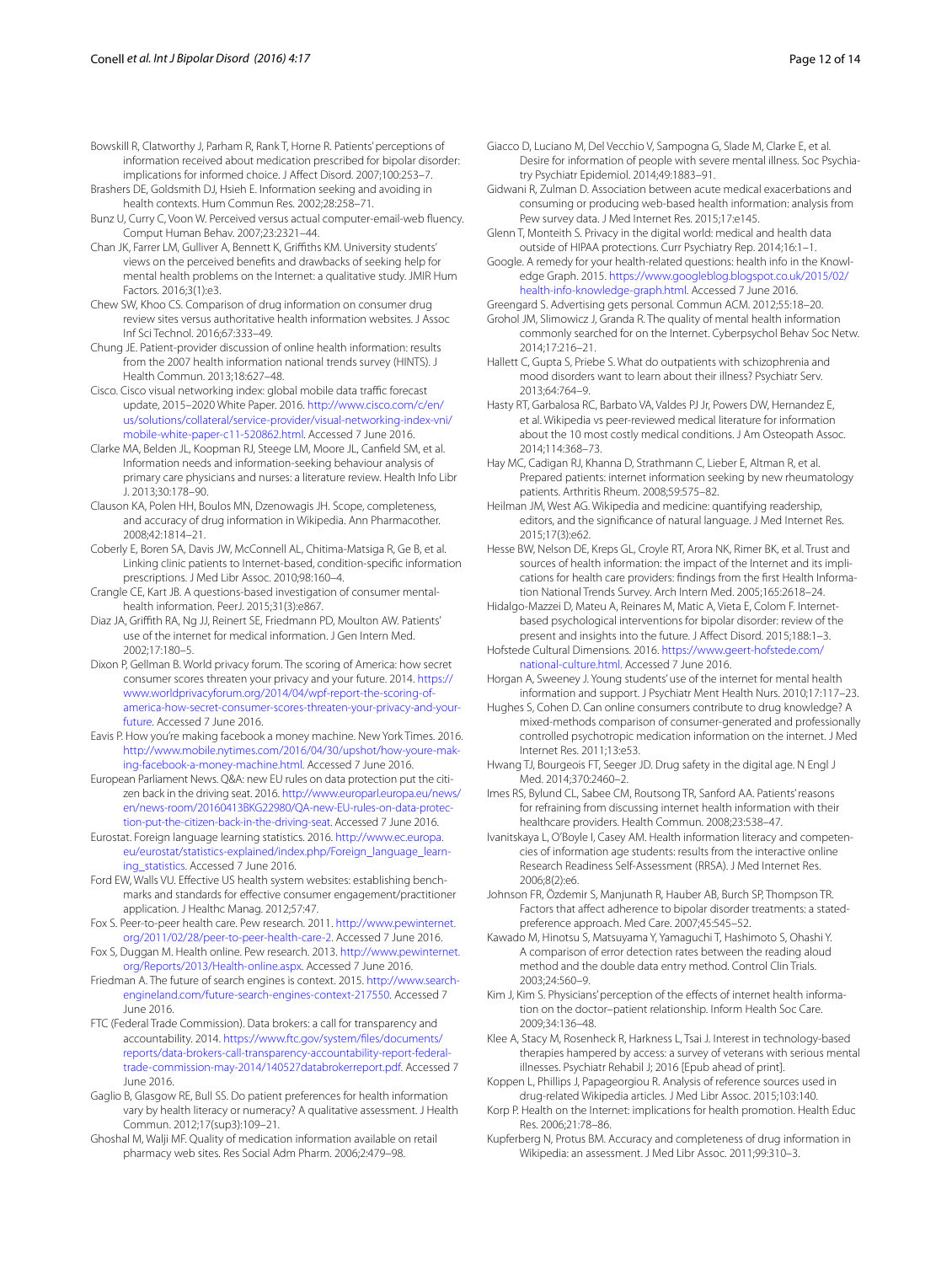<span id="page-12-30"></span><span id="page-12-0"></span>Laurent MR, Vickers TJ. Seeking health information online: does Wikipedia matter? J Am Med Inform Assoc. 2009;16:471–9.

<span id="page-12-35"></span>Lavsa SM, Corman SL, Culley CM, Pummer TL. Reliability of Wikipedia as a medication information source for pharmacy students. Curr Pharm Teach Learn. 2011;3:154–8.

- <span id="page-12-1"></span>Leon SA, Fontelo P. MedlinePlus en Espanol and Spanish-speakers. AMIA Annu Symp Proc; 2016:1028.
- <span id="page-12-19"></span>Li J. Privacy policies for health social networking sites. J Am Med Inform Assoc. 2013;20:704–7.
- <span id="page-12-17"></span>Libert T. Privacy implications of health information seeking on the web. Commun ACM. 2015;58:68–77.
- <span id="page-12-29"></span>Link TW, Hefner JL, Ford EW, Huerta TR. An effective web presence for substance abuse treatment facilities. Subst Use Misuse. 2016;51:664–7.

<span id="page-12-20"></span>Lupton D. The commodification of patient opinion: the digital patient experience economy in the age of big data. Sociol Health Illn. 2014;36:856–69.

<span id="page-12-48"></span>Mackey TK, Cuomo RE, Liang BA. The rise of digital direct-to-consumer advertising? Comparison of direct-to-consumer advertising expenditure trends from publicly available data sources and global policy implications. BMC Health Serv Res. 2015;15:1.

<span id="page-12-5"></span>MacMillan D. Mobile search tops at Google. Oct 8 2015. Wall Street Journal. (WSJ.D). 2015. [http://blogs.wsj.com/digits/2015/10/08/google-says](http://blogs.wsj.com/digits/2015/10/08/google-says-mobile-searches-surpass-those-on-pcs)[mobile-searches-surpass-those-on-pcs.](http://blogs.wsj.com/digits/2015/10/08/google-says-mobile-searches-surpass-those-on-pcs) Accessed 7 June 2016.

<span id="page-12-11"></span>McCray AT, Loane RF, Browne AC, Bangalore AK. Terminology issues in user access to Web-based medical information. In: Proceedings of the AMIA symposium. Bethesda: American Medical Informatics Association; 1999. p. 107.

<span id="page-12-13"></span>McKibbon KA, Fridsma DB. Effectiveness of clinician-selected electronic infor‑ mation resources for answering primary care physicians' information needs. J Am Med Inform Assoc. 2006;13:653–9.

<span id="page-12-26"></span>MedlinePlus. About MedlinePlus. 2016. [https://www.nlm.nih.gov/medline‑](https://www.nlm.nih.gov/medlineplus/aboutmedlineplus.html) [plus/aboutmedlineplus.html.](https://www.nlm.nih.gov/medlineplus/aboutmedlineplus.html) Accessed 7 June 2016.

<span id="page-12-41"></span>Meier A, Lyons E, Frydman G, Forlenza M, Rimer B. How cancer survivors provide support on cancer-related Internet mailing lists. J Am Med Inform Assoc. 2007;9:e12.

<span id="page-12-10"></span>Merritt K, Smith D, Renzo JC. An investigation of self-reported computer literacy: is it reliable. Issues Inf Syst. 2005;6:289–95.

<span id="page-12-6"></span>Miller CJ, McInnes DK, Stolzmann K, Bauer MS. Interest in use of technology for healthcare among veterans receiving treatment for mental health. Telemedicine and e-health. Telemed J E Health. 2016. [Epub ahead of print].

- <span id="page-12-12"></span>Miller N. Analysis of user messages to MedlinePlus. gov. J Med Libr Assoc. 2007;95:81.
- <span id="page-12-45"></span>Mitchell KJ, Wells M, Priebe G, Ybarra ML. Exposure to websites that encourage self-harm and suicide: prevalence rates and association with actual thoughts of self-harm and thoughts of suicide in the United States. J Adolesc. 2014;37:1335–44.

<span id="page-12-25"></span>Monteith S, Glenn T, Bauer M. Searching the internet for health information about bipolar disorder: some cautionary issues. Int J Bipolar Disord. 2013;1:22.

<span id="page-12-46"></span>Monteith S, Glenn T, Bauer R, Conell J, Bauer M. Availability of prescription drugs for bipolar disorder at online pharmacies. J Affect Disord. 2016;193:59–65.

<span id="page-12-23"></span>Morel V, Chatton A, Cochand S, Zullino D, Khazaal Y. Quality of web-based information on bipolar disorder. J Affect Disord. 2008;110:265–9.

<span id="page-12-39"></span>Murray G, Suto M, Hole R, Hale S, Amari E, Michalak EE. Self-management strategies used by 'high functioning' individuals with bipolar disorder: from research to clinical practice. Clin Psychol Psychother. 2011;18:95–109.

<span id="page-12-40"></span>Nambisan P. Information seeking and social support in online health communities: impact on patients' perceived empathy. J Am Med Inform Assoc. 2011;18:298–304.

<span id="page-12-22"></span>Narayanan A, Huey J, Felten EW. A precautionary approach to big data privacy. In: Gutwirth S, Leenes R, De Hert P, editors. Data protection on the move. Berlin: Springer; 2016. p. 357–85.

<span id="page-12-2"></span>Neaton JD, Duchene AG, Svendsen KH, Wentworth D. An examination of the efficiency of some quality assurance methods commonly employed in clinical trials. Stat Med. 1990;9:115–23.

<span id="page-12-27"></span>NHS Choices: How we work. 2015. http://www.nhs.uk/aboutNHSChoices/about[nhschoices/Aboutus/Pages/Editorialpolicy.aspx](http://www.nhs.uk/aboutNHSChoices/aboutnhschoices/Aboutus/Pages/Editorialpolicy.aspx). Accessed 7 June 2016.

- <span id="page-12-18"></span>NISO (National Information Standards Organization). Understanding Metadata 2004. [http://www.niso.org/publications/press/UnderstandingMetadata.](http://www.niso.org/publications/press/UnderstandingMetadata.pdf) [pdf](http://www.niso.org/publications/press/UnderstandingMetadata.pdf). Accessed 7 June 2016.
- <span id="page-12-38"></span>NLM. Drug information portal. 2016. [http://www.druginfo.nlm.nih.gov/](http://www.druginfo.nlm.nih.gov/drugportal/jsp/drugportal/nlmDrugResources.jsp%3fAPPLICATION_NAME%3ddrugportal) [drugportal/jsp/drugportal/nlmDrugResources.jsp?APPLICATION\\_](http://www.druginfo.nlm.nih.gov/drugportal/jsp/drugportal/nlmDrugResources.jsp%3fAPPLICATION_NAME%3ddrugportal) NAME=[drugportal.](http://www.druginfo.nlm.nih.gov/drugportal/jsp/drugportal/nlmDrugResources.jsp%3fAPPLICATION_NAME%3ddrugportal) Accessed 7 June 2016.

<span id="page-12-47"></span>Orizio G, Merla A, Schulz PJ, Gelatti U. Quality of online pharmacies and websites selling prescription drugs: a systematic review. J Med Internet Res. 2011;13:e74.

- <span id="page-12-3"></span>Pan W. Akaike's information criterion in generalized estimating equations. Biometrics. 2001;57:120–5.
- <span id="page-12-31"></span>Pande M. Wikimedia Foundation. Average Wikipedia reader is 36 years old. 2011. [http://www.blog.wikimedia.org/2011/10/21/average-wikipedia](http://www.blog.wikimedia.org/2011/10/21/average-wikipedia-reader-is-36-years-old)[reader-is-36-years-old.](http://www.blog.wikimedia.org/2011/10/21/average-wikipedia-reader-is-36-years-old) Accessed 7 June 2016.

<span id="page-12-32"></span>Parker B. More than any other foreign language, European youths learn English. Per Research. 2015. [http://www.pewresearch.org/fact](http://www.pewresearch.org/fact-tank/2015/10/08/more-than-any-other-foreign-language-european-youths-learn-english)[tank/2015/10/08/more-than-any-other-foreign-language-european](http://www.pewresearch.org/fact-tank/2015/10/08/more-than-any-other-foreign-language-european-youths-learn-english)[youths-learn-english.](http://www.pewresearch.org/fact-tank/2015/10/08/more-than-any-other-foreign-language-european-youths-learn-english) Accessed 7 June 2016.

<span id="page-12-4"></span>Pohjanoksa-Mäntylä M, Saari JK, Närhi U, Karjalainen A, Pylkkänen K, Airaksinen MS, et al. How and why do people with depression access and utilize online drug information: a qualitative study. J Affect Disord. 2009;114:333–9.

- <span id="page-12-14"></span>Rainie L, Kiesler S, Kang R, Madden M, Duggan M, Brown S, et al. Anonymity, privacy, and security online. Pew Res Cent. 2013;5:5.
- <span id="page-12-37"></span>Randhawa AS, Babalola O, Henney Z, Miller M, Nelson T, Oza M, et al. A collaborative assessment among 11 pharmaceutical companies of misinformation in commonly used online drug information compendia. Ann Pharmacother. 2016;50:352–9.

<span id="page-12-24"></span>Reavley NJ, Jorm AF. The quality of mental disorder information websites: a review. Patient Educ Couns. 2011;85:e16–25.

<span id="page-12-7"></span>Return on Now. 2015 search engine market share by country. 2016. [http://](http://www.returnonnow.com/internet-marketing-resources/2015-search-engine-market-share-by-country) [www.returnonnow.com/internet-marketing-resources/2015-search](http://www.returnonnow.com/internet-marketing-resources/2015-search-engine-market-share-by-country)[engine-market-share-by-country](http://www.returnonnow.com/internet-marketing-resources/2015-search-engine-market-share-by-country). Accessed 7 June 2016.

<span id="page-12-33"></span>Rice RE. Influences, usage, and outcomes of Internet health information searching: multivariate results from the Pew surveys. Int J Med Inform. 2006;75:8–28.

<span id="page-12-16"></span>Rosenberg E. The business of Google. Investopedia. 2015. [http://www.investo‑](http://www.investopedia.com/articles/investing/020515/business-google.asp) [pedia.com/articles/investing/020515/business-google.asp.](http://www.investopedia.com/articles/investing/020515/business-google.asp) Accessed 7 June 2016.

<span id="page-12-42"></span>Russ H, Giveon SM, Granek Catarivas M, Yaphe J. The effect of the Internet on the patient-doctor relationship from the patient's perspective: a survey from primary care. Isr Med Assoc J. 2011;13:220.

<span id="page-12-28"></span>Schenker Y, London AJ. Risks of imbalanced information on US Hospital Websites. JAMA Intern Med. 2015;175:441–3.

<span id="page-12-21"></span>Seife C. 23andMe is terrifying, but not for the reasons the FDA thinks. Sci Am. 2013. [http://www.scientificamerican.com/](http://www.scientificamerican.com/article/23andme-is-terrifying-but-not-for-the-reasons-the-fda-thinks/) [article/23andme-is-terrifying-but-not-for-the-reasons-the-fda-thinks/](http://www.scientificamerican.com/article/23andme-is-terrifying-but-not-for-the-reasons-the-fda-thinks/).

<span id="page-12-9"></span>Sharp E. The first page of Google, by the numbers. 2014. http://www.proto[fuse.com/blog/first-page-of-google-by-the-numbers/](http://www.protofuse.com/blog/first-page-of-google-by-the-numbers/). Accessed 7 June 2016.

<span id="page-12-36"></span>Sidhu H, Raynor DK, Knapp P. Evaluation of website medicines information content, in comparison with official patient information. Int J Pharm Pract. 2006;14:189–95.

<span id="page-12-43"></span>Siegel ER, Logan RA, Harnsberger RL, Cravedi K, Krause JA, Lyon B, et al. Information Rx: evaluation of a new informatics tool for physicians, patients, and libraries. Inf Serv Use. 2006;26:1–10.

<span id="page-12-15"></span>Stark M, Fins JJ. Engineering medical decisions. Camb Q Healthc Ethics. 2013;22:373–81.

<span id="page-12-8"></span>Statistica. Average number of search terms for online search queries in the United States as of January 2016. [http://www.statista.com/statis‑](http://www.statista.com/statistics/269740/number-of-search-terms-in-internet-research-in-the-us/) [tics/269740/number-of-search-terms-in-internet-research-in-the-us/.](http://www.statista.com/statistics/269740/number-of-search-terms-in-internet-research-in-the-us/) Accessed 7 June 2016.

<span id="page-12-34"></span>Szmulewicz A, Samamé C, Caravotta P, Martino DJ, Igoa A, Hidalgo-Mazzei D, et al. Behavioral and emotional adverse events of drugs frequently used in the treatment of bipolar disorders: clinical and theoretical implications. Int J Bipolar Disord. 2016;4(1):6.

<span id="page-12-44"></span>Tustin N. The role of patient satisfaction in online health information seeking. J Health Commun. 2010;15:3–17.